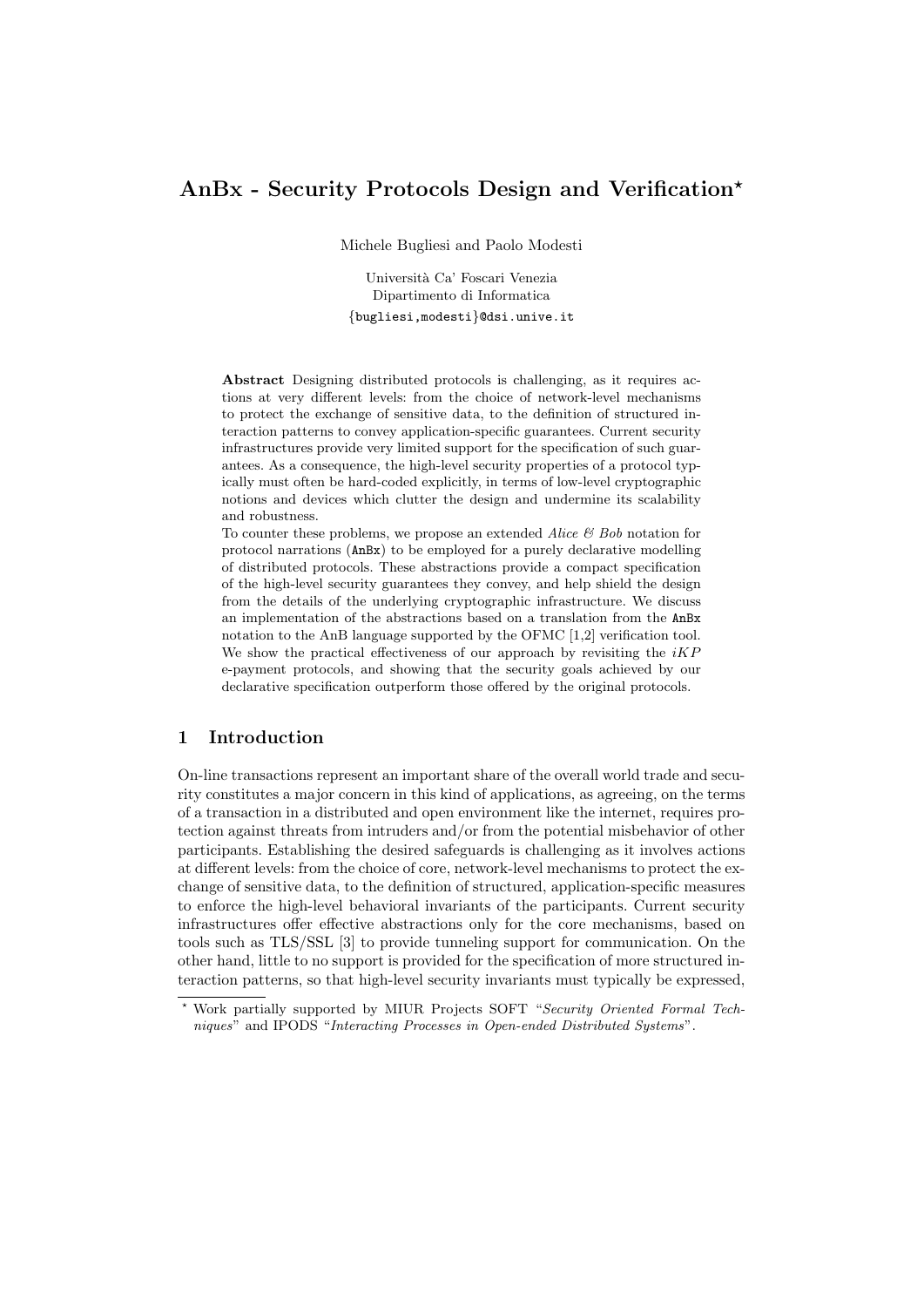and hard-coded explicitly, in terms of low-level cryptographic notions such as salting, nonces, keyed-hashing, encryptions, signature schemes, and compositions thereof. As a result, the application code and data structures get intertwined with low-level code that not only gets in the way of a clear understanding of the applications' business logic, but also undermines its scalability and robustness.

To counter these problems, various papers in the recent literature (see, e.g., [4,5,6]) have advocated a programming discipline based on  $(i)$  high-level security abstractions and mechanisms for composing them to support structured interaction patterns [7,8], and *(ii)* automatic techniques to build defensive implementations on top of wellestablished cryptographic infrastructures and tools.

Following this line of research, in the present paper we isolate a core set of channel and data abstractions to be employed for a purely declarative modelling of distributed protocols. Our abstractions are part of AnBx, a dialect of the well-known Alice  $\mathcal B$  Bob (AnB) notation for protocol narrations, which supports various mechanisms for securing remote communications based on abstract security modes, without any reference to explicit cryptography. The AnBx abstractions are readily translated into corresponding public-key cryptographic protocols described by standard AnB narrations. This provides an abstract, yet effective implementation of the AnBx specification language, to be employed as the basis for the development of fully-fledged implementation.

Main contributions and results. We developed a compiler for the automatic translation from AnBx to the AnB notation used in the symbolic model-checker OFMC (Open-source Fixed-point Model Checker [1,2]), and verified the soundness of our implementation with OFMC itself. The translation allows the verification of AnBx protocols with any OFMC-interoperable verification tool [9]. To experiment and validate the practical effectiveness of the AnBx approach to protocol design, we revisited the  $iKP$  e-payment protocol family (Internet Keyed Payment Protocol [10,11]) as a case study, and contrasted the security goals achieved by our version with those offered by the original protocol.

Interestingly, our AnBx versions of the iKP protocols outperform the original protocols (for all i's), i.e. they satisfy stronger security goals and properties. This is largely a consequence of the declarative nature of the specification style supported by AnBx: being defined as channel-level abstractions, the AnBx primitives convey protection on all message components, not just on some components as in the original iKP specification, yielding stronger encapsulation mechanisms, and consequently, stronger and more scalable security guarantees. As a byproduct of our comparative analysis, we also found a (to the best of our knowledge) new flaw in the original specification of {2,3}KP, and proposed an amended version that rectifies the problem.

Plan of the paper. In Section 2 we introduce the AnBx specification language together with our high-level security abstractions; in Section 3 we outline a translation of the abstractions into a low-level, cryptographic language. In Section 4 we present the AnBx compiler that implements that translation using the AnB• cryptographic language supported by OFMC as a target, and discuss the soundness of the translation. In Section 5 we show the abstractions at work on the specification of the iKP protocols, and discuss their properties. Section 6 concludes the presentation.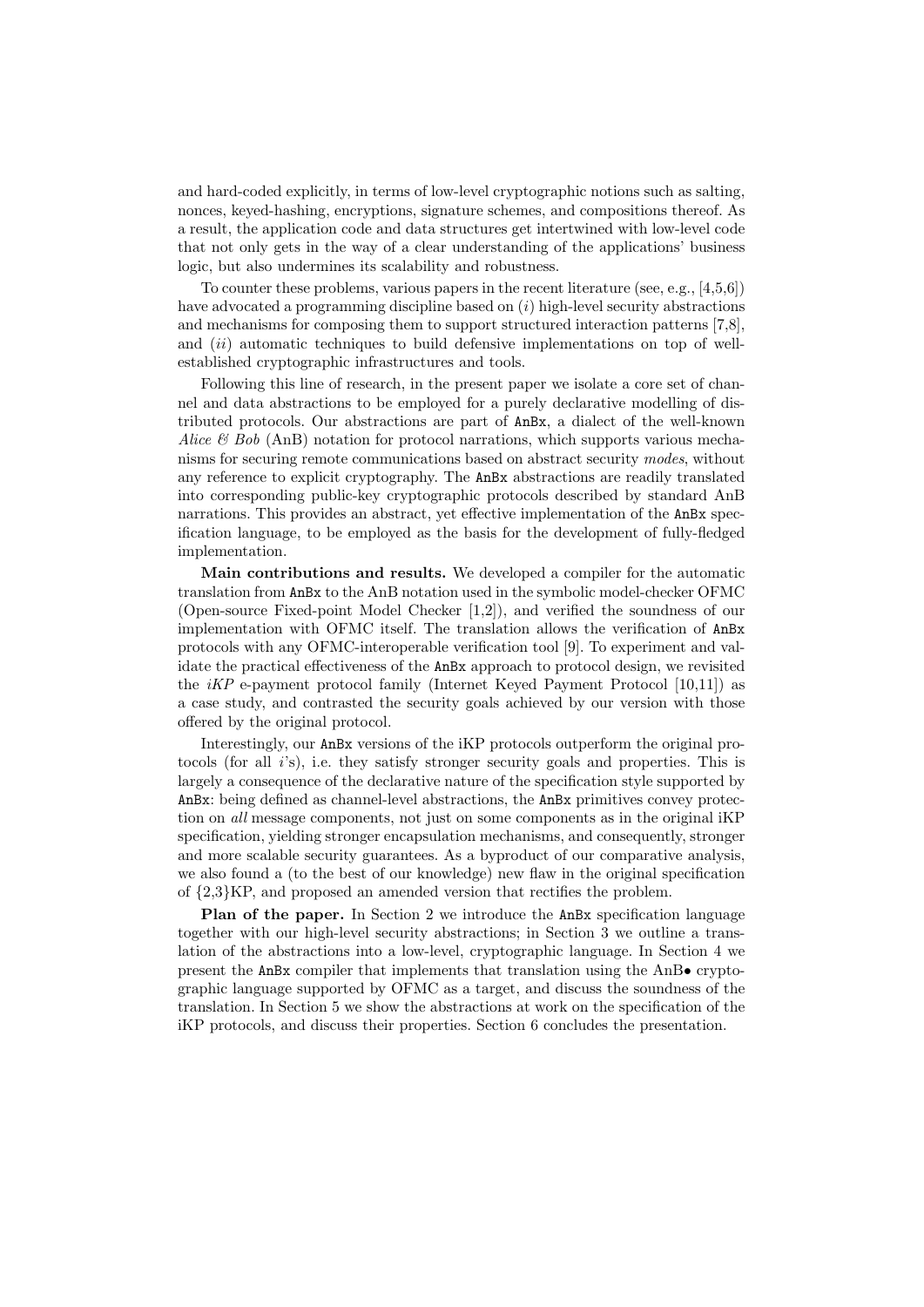Table 1 AnBx communication modes

| $\eta$              | mode                            | semantics                                                                                                                                                                                                                           |
|---------------------|---------------------------------|-------------------------------------------------------------------------------------------------------------------------------------------------------------------------------------------------------------------------------------|
| $(-,-)$             | plain                           | conveys no security guarantee                                                                                                                                                                                                       |
| $(A, -)$            | from $A$                        | a public, but <i>authentic</i> exchange which provides the<br>receiver with a guarantee on the origin of the message                                                                                                                |
| $(\mathcal{Q}A,-)$  | fresh from A                    | $(A, -)$ with the additional guarantee that the message<br>is fresh, and may not be replayed                                                                                                                                        |
| $(-, B)$            | secret for $B$                  | a <i>secret</i> transmission, providing guarantees that only<br>the intended receiver $B$ will be exposed to the message<br>payload: an intruder may become aware of the existence<br>of an output, but not of the message contents |
| (A, B)              | from $A$ ,<br>secret for $B$    | combines the guarantees of modes $(A, -)$ and $(-, B)$                                                                                                                                                                              |
| $(\mathcal{Q}A,B)$  | fresh from A.<br>secret for $B$ | combines the guarantees of modes $(\mathcal{Q}A, -)$ and $(-, B)$                                                                                                                                                                   |
| $\uparrow$ $\eta_0$ | forward                         | conveys some of the guarantees given by $\eta_0$ and signals<br>that the message did not originate at the sender's;<br>$\eta_0$ can not be a forward mode itself                                                                    |

## 2 AnBx: declarative protocol narrations

Looking at the existing protocols for electronic transactions, such as e-payment, ecash and e-voting, one notices that they are characterized by very specific interaction patterns, expressed by few messaging primitives and data structures. In this section, we isolate a core set of these primitives, and encode them in terms of (i) different modes for remote communication, and of  $(ii)$  a hiding transformer on data. We inject these modes and the data transformer into an extended version of the familiar AnB specifications for security protocols, whose syntax may be defined as follows:

| $A: \alpha$                    | local action performed by $A$              |
|--------------------------------|--------------------------------------------|
| $i. A \rightarrow B, \eta : m$ | A sends a message m to B in mode $\eta$    |
|                                | $(symmetrically \leftarrow$ receives from) |

The action statements  $A : \alpha$  may be employed to specify operations performed by a principal, such as the generation of a new key or a test evaluation, as well as to declare the initial knowledge that we assume available to the principal. In the exchange statements i.  $A \rightarrow B, \eta : m, i$  is an index labelling a protocol step: the mode  $\eta$  and the format of the message  $m$  are discussed below.

Message formats. An important aspect of our abstractions is the choice of the message formats. A message may either be a tuple of names  $(\tilde{n})$ , or a reference to a message exchanged at a previous protocol step ( $\uparrow i$ ), or a message digest  $[\tilde{m}]$ . Notice that no explicit cryptographic operator is available for message formation, and the only operation on data is the creation of digests (or footprints) needed in most ecommerce and e-voting protocols: being able to form [m] proves the knowledge of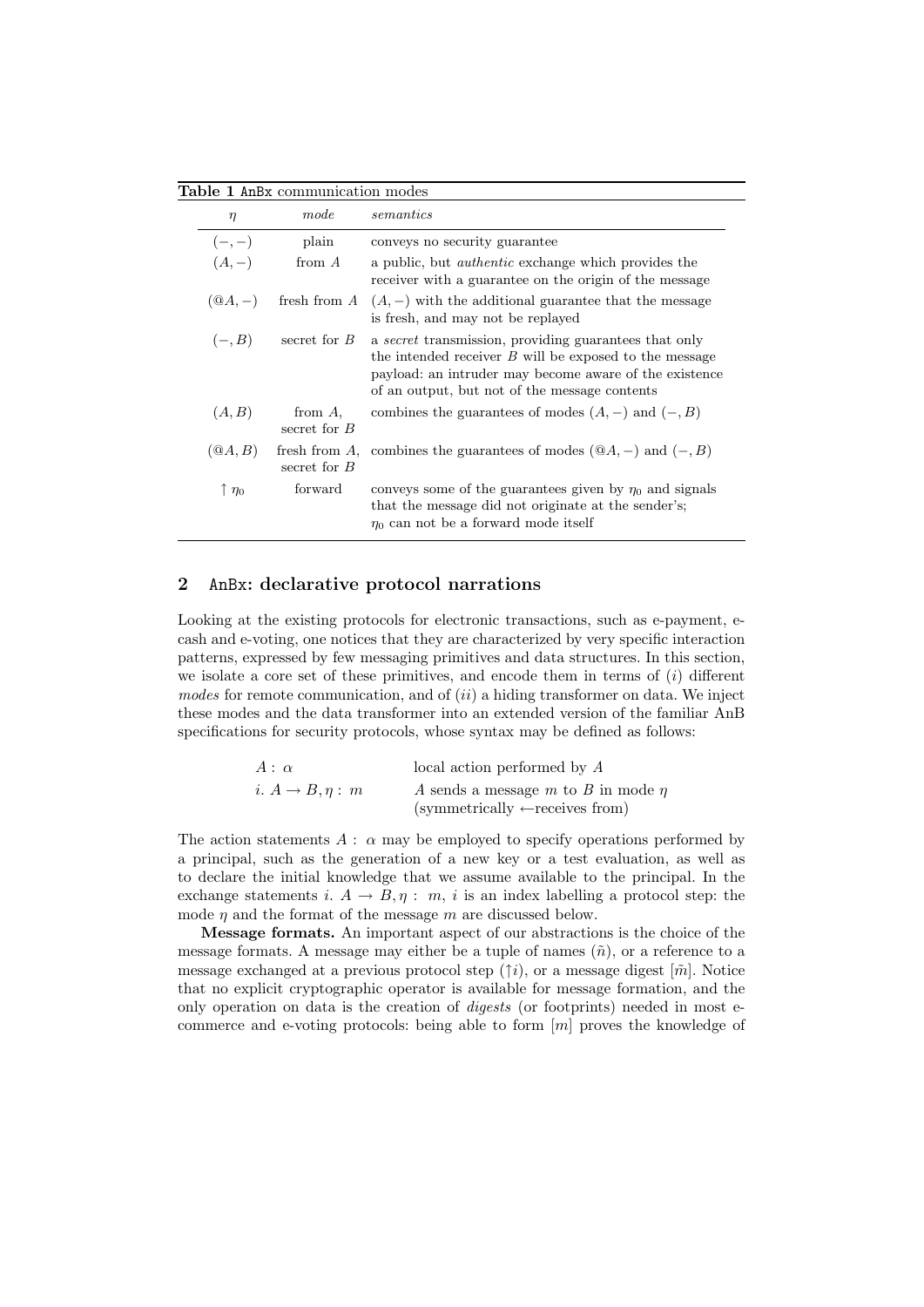Table 2 AnBx forward modes

|                                                                                         | $A \rightarrow B, \eta_0 : m \quad B \rightarrow C, \eta_1 : m$ | mode              | semantics                                                                                                                                                                                              |
|-----------------------------------------------------------------------------------------|-----------------------------------------------------------------|-------------------|--------------------------------------------------------------------------------------------------------------------------------------------------------------------------------------------------------|
| $(-, C)$                                                                                | $\uparrow$ $(-, C)$                                             | blind             | - Secrecy for $C$ is preserved<br>$- B$ is not exposed to m                                                                                                                                            |
| (A, C)                                                                                  | $\uparrow$ $(A, C)$                                             | blind             | - Authenticity from A is preserved<br>- Secrecy for $C$ is preserved<br>$- B$ is not exposed to m                                                                                                      |
| $(A, -)$<br>$(A, B)$<br>$(\mathfrak{A}, -)$<br>$(\mathfrak{A}, -)$<br>$(\mathbf{Q}A,B)$ | $\uparrow$ $(A, -)$                                             |                   | - Authenticity from $A$ is preserved<br>sighted - Freshness (if present) is lost<br>$- B$ is exposed to m                                                                                              |
| $(A, -)$<br>$(A, B)$<br>$(\mathfrak{Q}A, -)$                                            | $\uparrow$ $(A, C)$                                             | sighted<br>secret | - Authenticity from A is preserved<br>- Freshness (if present) is lost<br>- Secrecy for $C$ is added to $m$ , but $C$ can not<br>make any assumption on secrecy at origin $A$<br>$- B$ is exposed to m |

 $m$  without leaking it. We assume digests to be resistant to chosen-plaintext attacks. hence presuppose an implementation based on a hashing scheme that packages m together with a randomized quantity known to the principals that possess  $m$  (the designated verifier of  $[m]$ ), and is never leaked to any principals that do not have knowledge of  $m$ . To ease the implementation, we allow digests to be tagged with an annotation that specifies the intended verifier, as in  $[\tilde{m} : B]$ .

Communication modes. Following [17,18], our abstractions encompass two fundamental mechanisms for security, based on secrecy and authentication, and include the communication modes that result from their possible combinations. The mode  $\eta$  is encoded by a pair (source, destination) that qualifies the security guarantees conveyed at the two end-points of the remote communication. The structure and the informal reading of the communication modes are described in Table 1.

Forward modes. They can be used to model some three party exchanges, in *n*-party protocols where  $n > 2$ . The statement  $B \to C, \eta_1 : m$  with  $\eta_1 = \uparrow \eta$  expresses the intention of  $B$  to forward a message  $m$  to  $C$ . The statement is legal just in case B has been the target of a previous exchange  $A \to B, \eta_0 : m$ , where m is the same in both statements (or else  $m = \uparrow i$  where i is the label identifying the  $A \rightarrow B$  exchange).

When this is the case, the mode  $\eta$  used in the forward statement will preserve, and possibly extend, the security properties specified by  $\eta_0$ . There are additional coherence constraints that must be satisfied when specifying the mode of an exchange, to rule out unwanted effects of impersonation, and other inconsistencies that would result into unexecutable or broken protocols:

- the legal combination of  $\eta_0$  and  $\eta_1$  only are those in Table 2 and they specify possible forward modes;
- in  $A \to B$ ,  $\eta : m$ ,  $\eta$  may not specify a source other than A, unless  $\eta$  is a forward mode;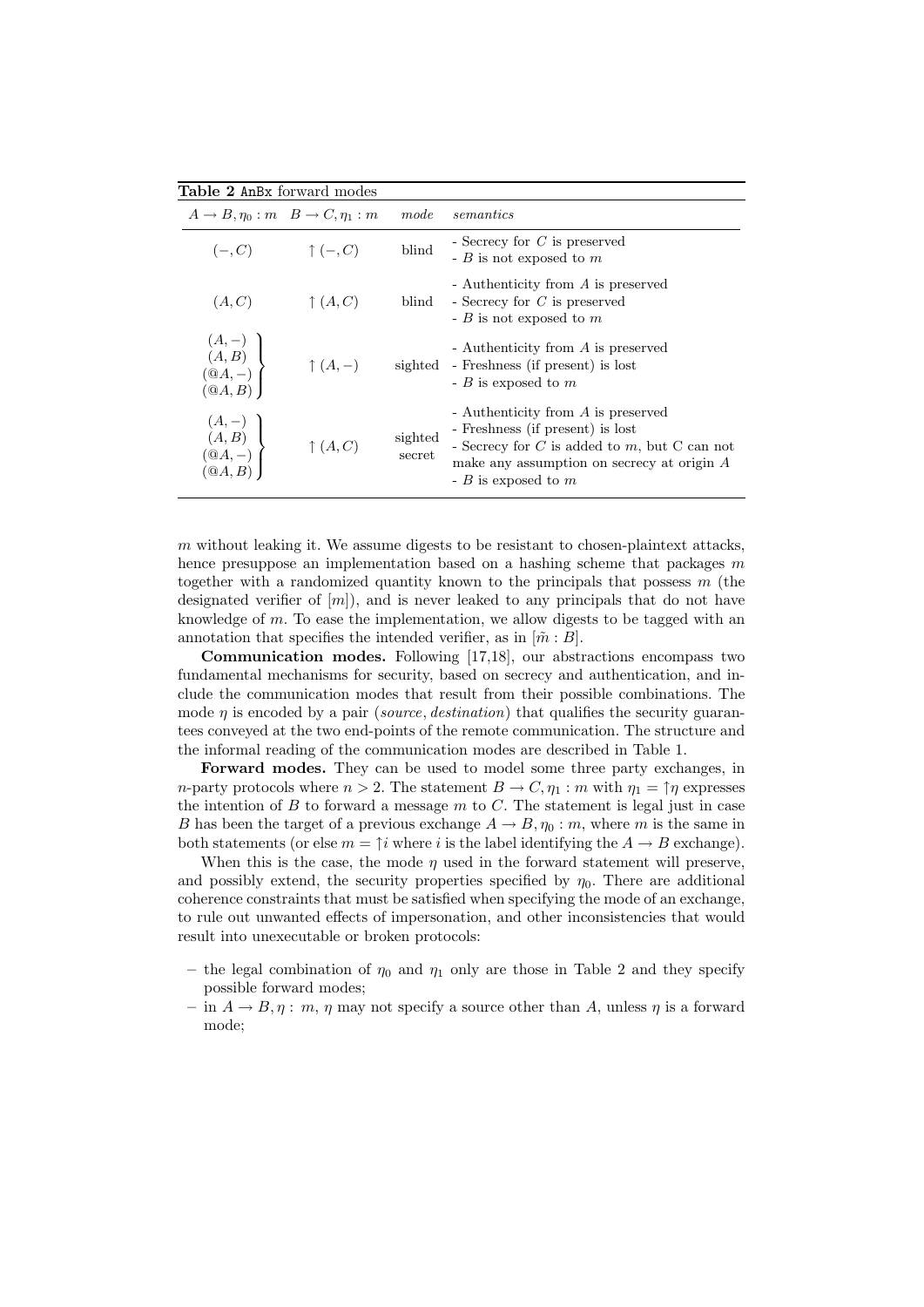Table 3 AnB-like Intermediate Syntax Notation

| syntax                        | description                                                                                                                                                                     |
|-------------------------------|---------------------------------------------------------------------------------------------------------------------------------------------------------------------------------|
| $(PK_A, PK_A^{-1})$           | long term (pub, priv) key pair used by principal $A$ for encryption                                                                                                             |
| $(SK_A, SK_A^{-1})$           | long term (pub, priv) key pair used by $A$ for signature                                                                                                                        |
| $\{m\}_{PK_A}$                | message m encrypted with the public key $P_{KA}$ of principal A                                                                                                                 |
| ${m \brace P K_A^{-1}}$       | message m decrypted with the private key $PK_A^{-1}$ by principal A                                                                                                             |
| ${m}_{K}$ ${m}_{K^{-1}}$      | message m encrypted (decrypted) with a symmetric key $K$                                                                                                                        |
|                               | ${H(m)}_{SK_{A}^{-1}} \equiv sig_{A}(m)$ digital signature of the message m, signed by principal A, where<br>$H$ is the hash function specified by the digital signature scheme |
| $(m, sig_A(m)) \equiv S_A(m)$ | message $m$ digitally signed by principal $A$                                                                                                                                   |
| $n_A$                         | nonce generated by principal A                                                                                                                                                  |
| new K                         | fresh symmetric key, randomly generated                                                                                                                                         |
| $q^x \mod p$<br>$g^y \mod p$  | fresh half keys generated during a discrete logarithm based<br>agreement protocol (e.g. Diffie-Hellman),<br>where $p$ is prime and $q$ is primitive root $mod p$                |
| $q^{xy}$                      | fresh symmetric key, computed using a discrete logarithm based<br>agreement protocol ( $mod\ p$ is omitted in the notation)                                                     |
| $Hmac_K(m)$                   | HMAC of message $m$ , computed with the key $K$                                                                                                                                 |
| $A: \alpha$                   | action $\alpha$ performed by principal $A$                                                                                                                                      |
| $A \rightarrow B : m$         | A sends a message m to principal B (symmetrically $\leftarrow$ )                                                                                                                |

– if  $\eta$  specifies a destination other than B, then m can be forwarded only blindly.

## 3 A cryptographic translation for AnBx

We outline a translation of the abstract specification language we just introduced into an intermediate representation based on few, well defined, building blocks: keys, cryptographic operations and primitives for remote communication. The intermediate notation, displayed in Table 3, is derived from the well known AnB security protocol notation, and represents the low-level counterpart of the AnBx abstract notation discussed in Section 2. The core resulting from the translation can then be further compiled against a specific and concrete target (operating system, programming language, cryptographic libraries, network protocols, etc) to produce the running code.

This translation is based on public key cryptography, and presupposes the existence of a Public Key Infrastructure (PKI) supporting a robust distribution (and use) of public keys and certificates (including their verification). We also assume that the underling PKI supports dual key pairs, for encryption and digital signatures [19].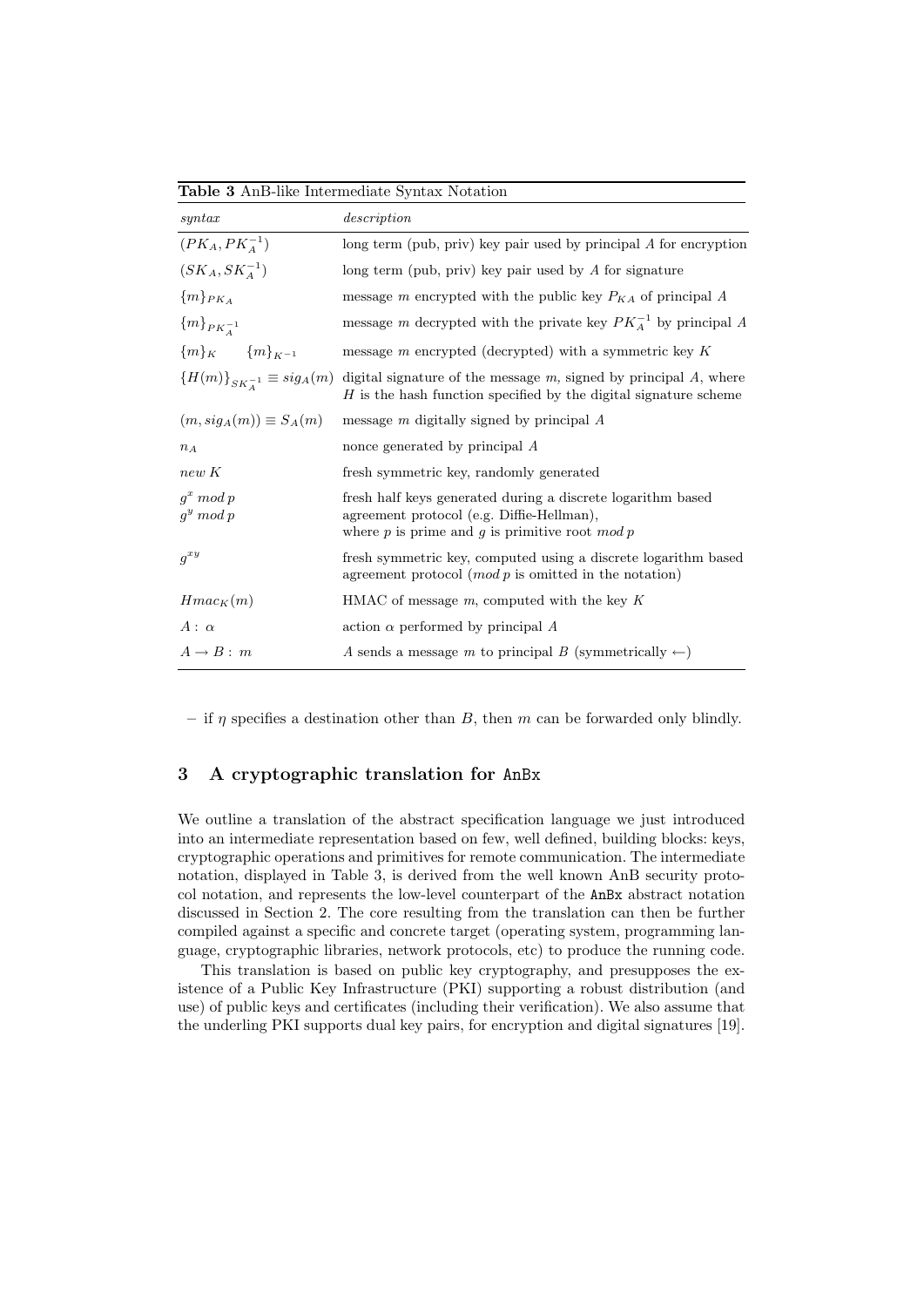**Table 4** Exchange Modes Translation of  $A \rightarrow B, \eta : m$ 

| $\eta$              | mode                                        | translation                                                                                                                                       | certified |
|---------------------|---------------------------------------------|---------------------------------------------------------------------------------------------------------------------------------------------------|-----------|
| $(-,-)$             | plain                                       | $A \rightarrow B : m$                                                                                                                             |           |
| $(A, -)$            |                                             | from $A \longrightarrow B : S_A(B,m)$                                                                                                             | А         |
| $(-, B)$            | secret for $B \cdot A : new K$              | $A \to B: \{K\}_{PK_B}, \{m\}_K$                                                                                                                  | B         |
| (A, B)              |                                             | from $A$ , $A: new K$<br>secret for $B \nrightarrow A \rightarrow B: \{K\}_{P K_P}, \{S_A(B,m)\}_K$                                               | A, B      |
| $(\mathcal{Q}A,-)$  | fresh from $A \rightharpoonup B : A$        | $A \leftarrow B : \{n_B, B\}_{PK_A}$<br>$A \rightarrow B$ : ${n_B, si q_A(B,m)}_{PK_B}, S_A(B,m)$                                                 | A, B      |
|                     | $(QA,-)$ fresh from $A \rightarrow B : g^x$ | with DH* $A \leftarrow B : \{g^y, n_B, B\}_{PK_A}$<br>$A \rightarrow B$ : ${n_B, sig_A(B,m)}_{\sigma^{xy}, S_A(B,m)}$                             | А         |
| $(\mathcal{Q}A, B)$ | fresh from A, $A \rightarrow B : A$         | secret for $B \ A \leftarrow B : \{n_B, B\}_{PKA}$<br>A: new K<br>$A \to B: \{n_B, K\}_{P K_B}, \{S_A(B,m)\}_K$                                   | A, B      |
|                     |                                             | $*$ this translation is used only when the intended recipient $B$ is not<br>certified, and therefore the standard fresh from A can not be applied |           |

Each AnBx principal may thus possess up to two pairs of certified encryption keys: if it does posses both key pairs, we say that the principal is certified.

We also use symmetric encryption schemes, which are notoriously computationally more efficient than the asymmetric counterpart. Ideally perfect encryption is assumed and the hashing functions are expected to be collision-free and non-invertible. Practically the secrecy notion we expect is the standard computational secrecy, i.e. all polynomial time adversaries have negligible success probabilities. This allows to use real cryptographic protocol for a concrete implementation.

Communication Modes Translation. Table 4 summarizes the translation of the different AnBx communication modes into a sequence of AnB statements and shows which principals must be certified. In a real implementation we could include, for robustness, also some additional information (tags) such as protocol name, version, step number, process identifier, origin, destination, but at this level of abstraction we can skip these details.

The authenticity property enforced by the "fresh from" mode corresponds to Lowe's injective agreement [20] while the property enforced by the "from" mode corresponds to Lowe's non-injective agreement. In the former case we say that B authenticates  $A$  on  $m$ , while in the latter the authentication is only *weak*. We use mostly standard techniques, hence here we will underline only few additional points.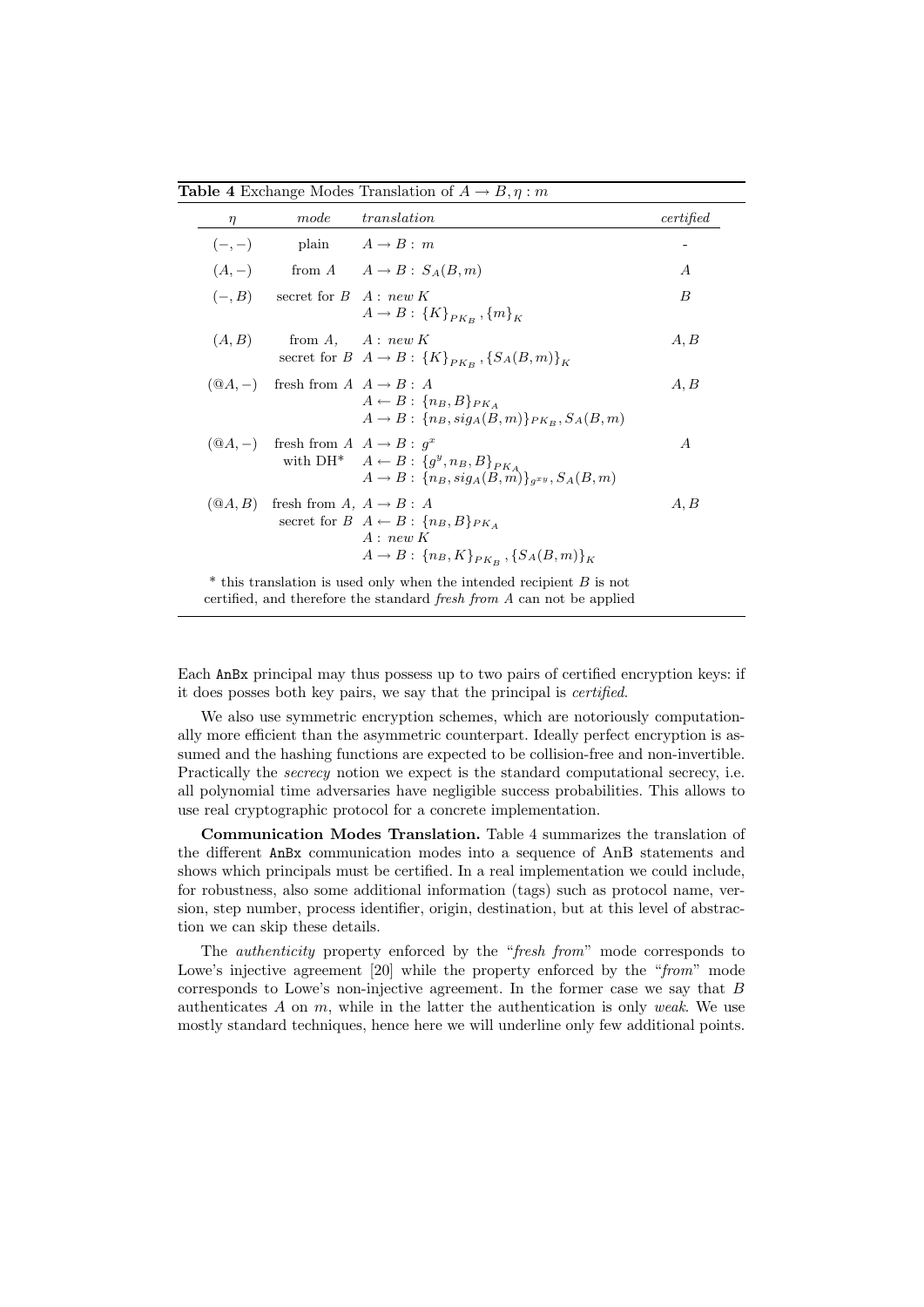Table 5 Forward modes translation

| $\eta_0$                                                              | $\eta_1$ | $mode$ $m_1$ |                                                                                                                                                              | certified notes |                                                |  |
|-----------------------------------------------------------------------|----------|--------------|--------------------------------------------------------------------------------------------------------------------------------------------------------------|-----------------|------------------------------------------------|--|
|                                                                       |          |              | $(-, C) \quad \uparrow (-, C) \quad \text{blind} \quad \{K\}_{PK_C}, \{m\}_K$                                                                                | $\mathcal{C}$   | $m_0 = m_1$                                    |  |
|                                                                       |          |              | $(A, C)$ $\uparrow (A, C)$ blind $\{K\}_{PKC}$ , $\{S_A(C, m)\}_K$                                                                                           |                 | $A, C \t m_0 = m_1$                            |  |
|                                                                       |          |              | $\{ (A, -) \atop (QQ, -) \}$ $\uparrow (A, -)$ sighted $S_A(C, B, msg)$                                                                                      |                 | $A$ $m_1 \subseteq m_0$<br>$m = C, msg$        |  |
|                                                                       |          |              | $\{(A,B)\}\n\left\{\n\begin{array}{l}\n\uparrow(A,-)\n\end{array}\n\text{ sighted } S_A(C,B,msg)\n\right\}$                                                  | A, B            | $m_1 \subset m_0$<br>$m = C, msq$              |  |
|                                                                       |          |              | $\{(A,-)\}\n\left\{\n\begin{array}{ll}\n\uparrow(A,C) & \text{signed} \\ \text{secret} & \{K\}_{PK_C}, \{S_A(C,B,msg)\}_K\n\end{array}\n\right.\n\quad A, C$ |                 | $S_A(C, B, msg) \subseteq m_0$<br>$m = C, msq$ |  |
|                                                                       |          |              | $\{(A,B)\}\n\left\{\n\begin{array}{l}\n\uparrow(A,C)\n\end{array}\n\right.$ sighted $\{K\}_{PK_C}, \{S_A(C,B, msg)\}_K$ A, B, C                              |                 | $S_A(C, B, msg) \subseteq m_0$<br>$m = C, msq$ |  |
| An Bx specification: $A \to B, \eta_0 : m \colon B \to C, \eta_1 : m$ |          |              |                                                                                                                                                              |                 |                                                |  |

 $m_1 \subseteq m_0$ : message  $m_1$  is a component of message  $m_0$ 

- in *authentic* exchanges the identity of the intended recipient  $B$  is included to comply with the definition of the Lowe's non-injective agreement, (injective for fresh exchanges) [20];
- in secret exchanges we use an hybrid construction, with the fresh symmetric key K acting as a confounder. If both, key and data encapsulation schemes, are secure against adaptive chosen ciphertext attacks, then the hybrid scheme inherits that property as well [21];
- combining authenticity and secrecy, we first sign and then encrypt [22];
- in fresh exchanges we use a challenge-response technique based on nonces. We do not use timestamps, because they require synchronization (time servers), and this introduce more complexity (attacks, failures, etc);
- in fresh from exchanges, when the intended recipient is not certified, we use a combination of challenge-response and Diffie-Hellman key agreement protocol;

Forward Modes Translation. Table 5 outlines the translation of the forward modes. Each clause gives the translation of the statement  $B \to C, \eta_1, m$  with reference to the statement  $A \to B, \eta_0, m$  that originated m: we only give the translation for the legal combinations of  $\eta_0, \eta_1$ : in all other cases the translation is undefined.

Given that the forward modes in  $\eta_1$  will never include the freshness tag  $\omega$ , the translation of  $B \to C, \eta_1, m$  amounts to just one AnB step,  $B \to C, m_1$  with  $m_1$  as defined in Table 5.

Notice that  $m_1$  is always defined in terms of  $m_0$ , which is the closing  $AnB$  message resulting from the translation of the reference AnBx statement  $A \to B, \eta_0, m$ . In the sighted modes, the presence of the identities  $B$  and  $C$  is necessary because both principals have to authenticate A on msg, which represents the real high level payload of the three-party exchange.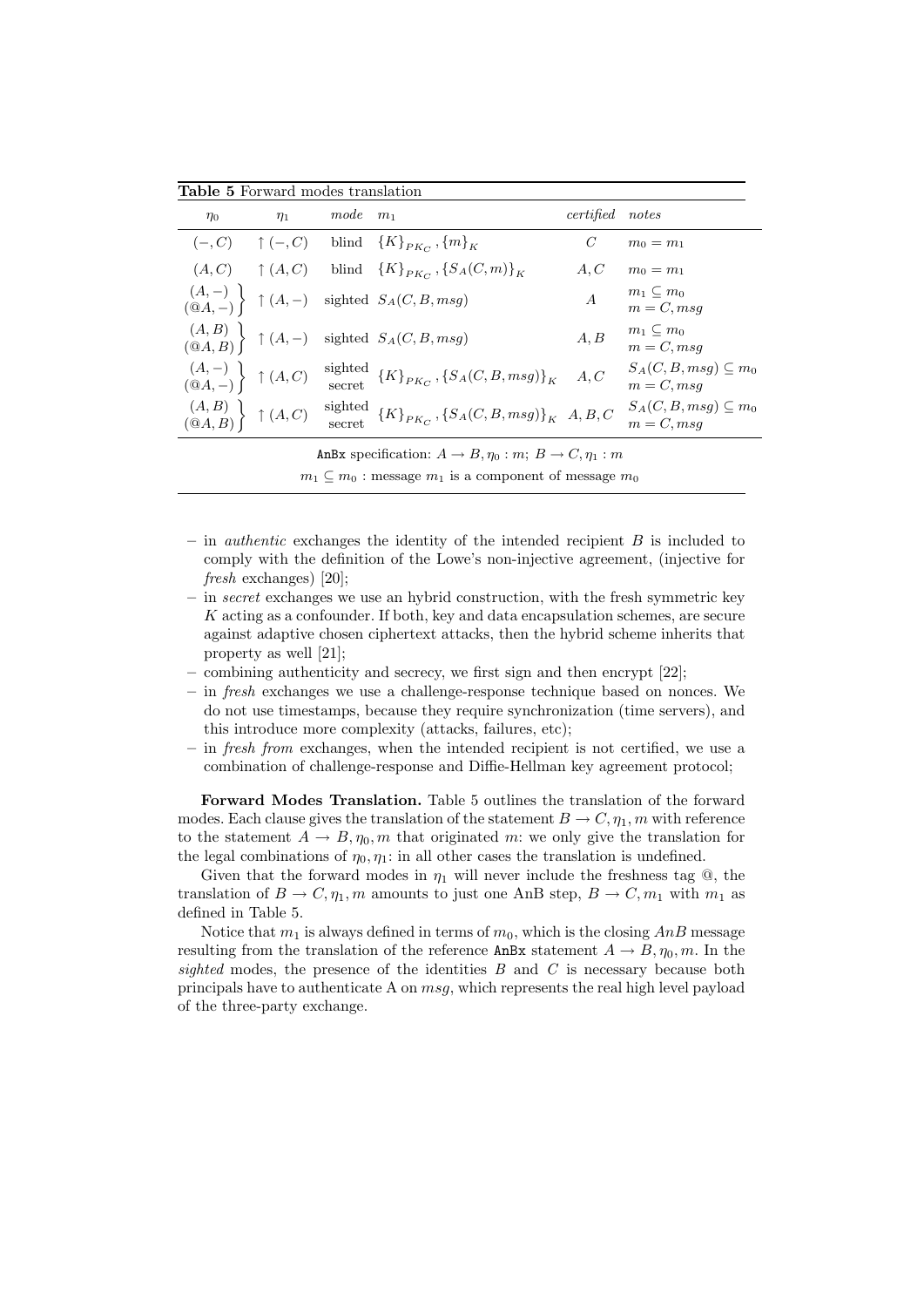Table 6 Message Formats Translation (digest formed by principal A)

| $\mathit{digest}$ | translation                                                                     | certified     | notes                                                                                                                              |
|-------------------|---------------------------------------------------------------------------------|---------------|------------------------------------------------------------------------------------------------------------------------------------|
|                   | $\left[m : B\right] A: new K$<br>$A \rightarrow B : Hmac_K(m), \{K\}_{PK_B}$    | B             | <i>Obfuscated verifiable digest</i><br>Can be verified only by B,<br>if B knows $m$<br>(beside the digest's creator A)             |
|                   | $\left[m:-\right] A: new K$<br>$A \rightarrow B$ : $Hmac_K(m)$                  |               | Obfuscated unverifiable digest<br>Can not be verified by anyone<br>(except the digest's creator A)                                 |
| m                 | $\mathscr{H}(m)$                                                                |               | Plain digest<br>Can be verified by everyone knowing $m$<br>$\mathscr H$ cryptographic hash function                                |
|                   | $[m:C]$ p : new K<br>$p \rightarrow C: \{\mathcal{H}(m_p)\}, \{K_p\}_{p_{K_p}}$ | $\mathcal{C}$ | Digest verifiable by proxy<br>$p \in \{A, B\}$<br>C can notify to any principal if<br>$\mathscr{H}(m_A) = \mathscr{H}(m_B)$ or not |

Message Format Translation. (Table 6). As we observed, an implementation of a message digest  $[m]$  should guarantee that the only principals entitled to verify that  $[m]$  matches m are those who already know m, either as initial information, or provided explicitly by a legitimate source. In addition, a robust implementation should protect the digest against chosen-plaintext attacks, and additionally guarantee that even in case  $m$  is disclosed to a non-legitimate principal any time in the future, that principal should not be able to use m to match  $[m]$ .

These guarantees can be made by interpreting (and translating) the digest formation in terms of a hashing scheme that packages m together with a randomized quantity known to the principals that possess  $m$ , and never leaked to any principals that do not have knowledge of m. A hashing scheme with these properties is supported by what is known as keyed-Hash Message Authentication Code (HMAC).

The subtlety in our translation is in the way the secrets keys are made available to the legitimate principals, as the structure of the digest  $[m]$  does not inform on who is intended to act as the digest's verifier. In certain cases, that information may be recovered by an analysis of the initial knowledge of the participants. However, in general, it requires the designer's intervention to tag each digest occurrence  $[m]$ with an annotation  $[m : B]$  that signals that B is the designated verifier of  $[m]$  (a digest can also be always verified by its creator). Table 6 illustrates the translation scheme for digests based on these additional annotations proposing also alternatives when the digest can not directly verified, due to the lack of certification of some participant. When and how to use these alternatives should be carefully evaluated since it could allow an intruder to perform downgrade attacks.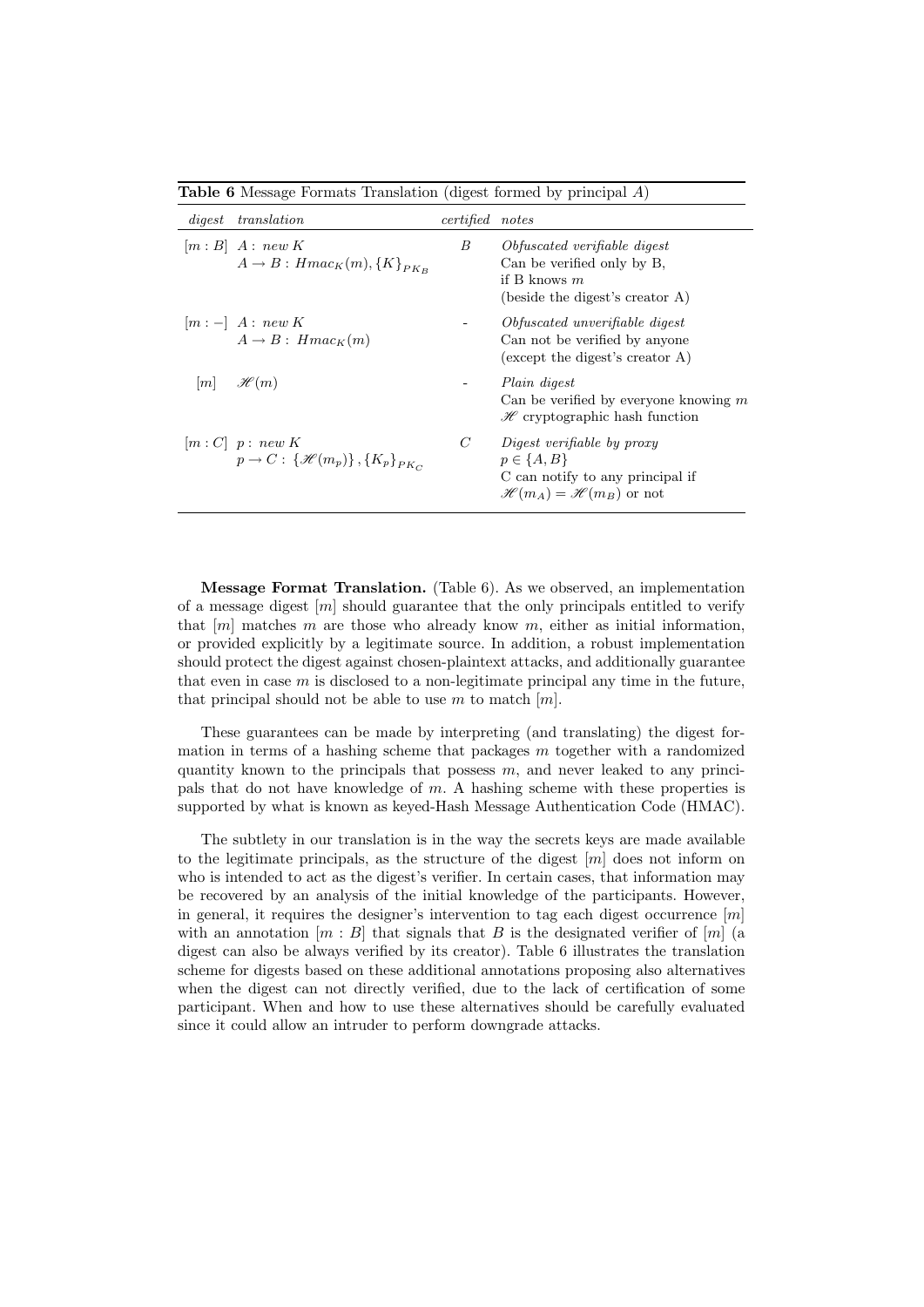Table 7 AnB OFMC specification of "fresh from" mode

```
Protocol : Fresh_From_A
Types :
  Agent A.B:
  Number Msg , N1 ;
  Function pk , sk
Knowledge :
  A: A, B, pk, sk, inv(pk(A)), inv(sk(A));B: A, B, pk, sk, inv(pk(B)), inv(sk(B))Actions :
  A -> B: A
  B -> A: {N1 , B} pk ( A)
  A -> B: {N1 , hash ({B , Msg } inv ( sk ( A )))} pk (B ) ,{B , Msg } inv ( sk (A ))
Goals :
  B authenticates A on Msg
```
#### 4 Implementing the translation: the AnBx compiler

We have implemented the **AnBx** translation we just outlined using a subset of the AnB cryptographic language supported by the OFMC model checker as a target. In this section, we briefly outline the implementation and discuss its soundness.

An overview of OFMC. OFMC [1,2]) supports two protocol specification languages, the Intermediate Format (IF) and a dialect of the AnB style of protocol narrations, that we will refer to as OFMC-AnB. Details about of OFMC-AnB can be found in [23] and in documentation included in the OFMC software package, so we will give a very short description. A protocol specification comprises various sections:

- Types: describes the entities (agents/principals) involved in the protocol, as well as protocol data and data operators (constants, cryptographic functions, . . . etc.)
- Knowledge: specifies the initial knowledge of each principal
- Actions: specifies the sequence of statements that constitute the ideal, unattacked run of the protocol;
- Goals: specifies the goals that the protocol is meant to convey.

A sample specification is reported in Table 7, where we give the AnB narration of the low-level translation for the "fresh-from" AnBx messaging primitive.

Msg is the message being authenticated, using N1 to complete the nonce-exchange; pk and sk, generate the public keys for encryption and signing. Each principal is assumed to know its own and its partner's identities, the public key of all known principals and its own private keys. The specification is completed with the authentication goal for the transmitted message Msg. This goal already implies the freshness of the message, since in OFMC authenticity goals correspond to the requirements of Lowe's injective agreement.

AnBx and its compiler. AnBx is defined as variant of OFMC-AnB that supports the messaging modes discussed in  $\S2$  as well as few additional features in the preamble sections. A sample AnBx specification is in reported Table 8, where we give the AnBx specification of the "fresh from" messaging primitive. Notice that while in the action section we use AnBx syntax to specify the transmission modes, the protocol goals are expressed by means of OFMC-AnB goal statements.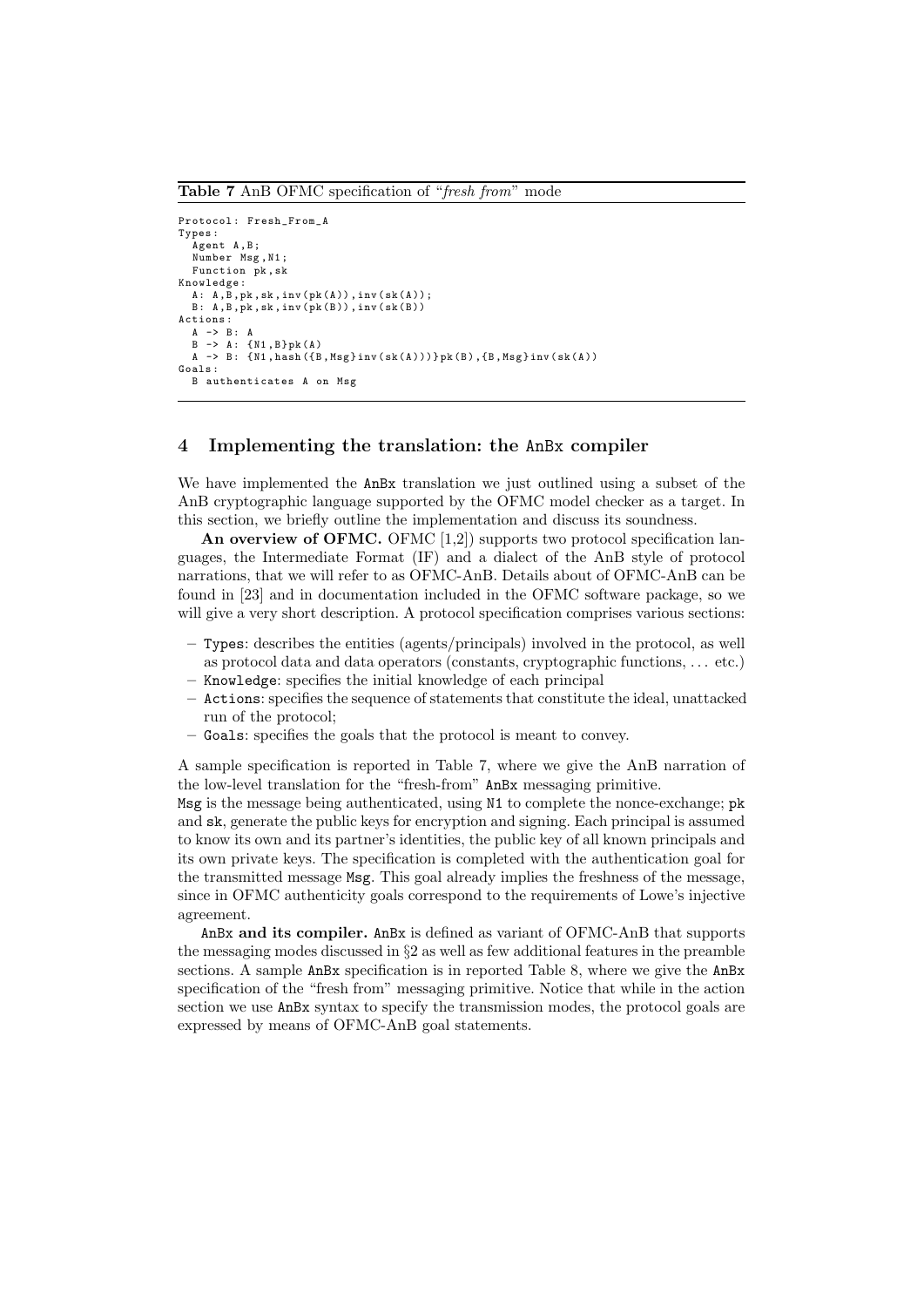Table 8 AnBx specification of "fresh from" mode

```
Protocol : Fresh_From_A
Types :
  Agent A , B;
  Certified A.B:
  Number Msg ;
  Function id
Definitions
  Msg : Msg1 , Msg2
Knowledge :
  A: A ,B ;
  B: A ,B
Actions :
  A \rightarrow B, (QA, -): Msg
Goals :
  B authenticates A on Msg
```
Given an AnBx specification, the compiler generates a corresponding OFMC-AnB protocol specification that results from composing the translations of each AnBx statement into a corresponding OFMC-AnB protocol, as outlined in §3: thus, while AnBx supports abstract messaging primitives for secrecy and authentication, the code generated by the compiler only involves standard, "plain" messages exchanges, and relies of the cryptographic constructions of §3 to achieve the desired security guarantees. In addition to generating the AnB protocol steps, the compiler implements all the bookkeeping needed to generate the entries in the preamble sections (Types and Knowledge) required to make a consistent OFMC-AnB specification. To illustrate, the AnB protocol in table 7 is, in fact, the result of compiling the AnBx in Table 8.

One may wonder why we did not take advantage of the bulleted OFMC-AnB channels in our translation. The fact is that the combination of the three OFMC basic kinds of channel (authentic, confidential, secure) does not allow one to express communication patterns as those defined by the forward modes.

This can be easily seen if we try to build the following sighted forward exchange:  $A \to B$ ,  $(\mathbb{Q}A, -) : m, B \to C$ ,  $\uparrow (A, -) : m$ . If we attempt to use a bulleted channel to translate the first instruction, as in  $A*->B:B,m$ , there is no bulleted equivalent to express the second one. On the other hand, if we provide a translation over a plain channel for the second instruction as the following,  $B\rightarrow C:\{B,C,Msg\}$ inv(sk(A)), OFMC will deem the protocol non-runnable. In fact OFMC works at symbolic level, and the term  $\{B,C,Msg\}$ inv(sk(A)) can be used in the second instruction only if it is has appeared earlier in the network, because only principal A can have created such term, being the only one knowing  $inv(s(k(A))$ . Therefore OFMC rejects a protocol where the term  $\{B,C,Msg\}$ inv(sk(A)) appears for the first time in an exchange originating from B. In other words, there is no way to bind the bulleted and the unbulleted channels in order to satisfy the expected goals for the forward modes. Hence in order to provide a coherent translation of all **AnBx** modes we need the plain channel as target in all cases.

Soundness. To verify the soundness of the implementation, we coded in OFMC-AnB all the AnBx primitives listed in §3, defining the expected security goals. The full list is given in Appendix (Table 13). Then we ran OFMC to verify the safety of each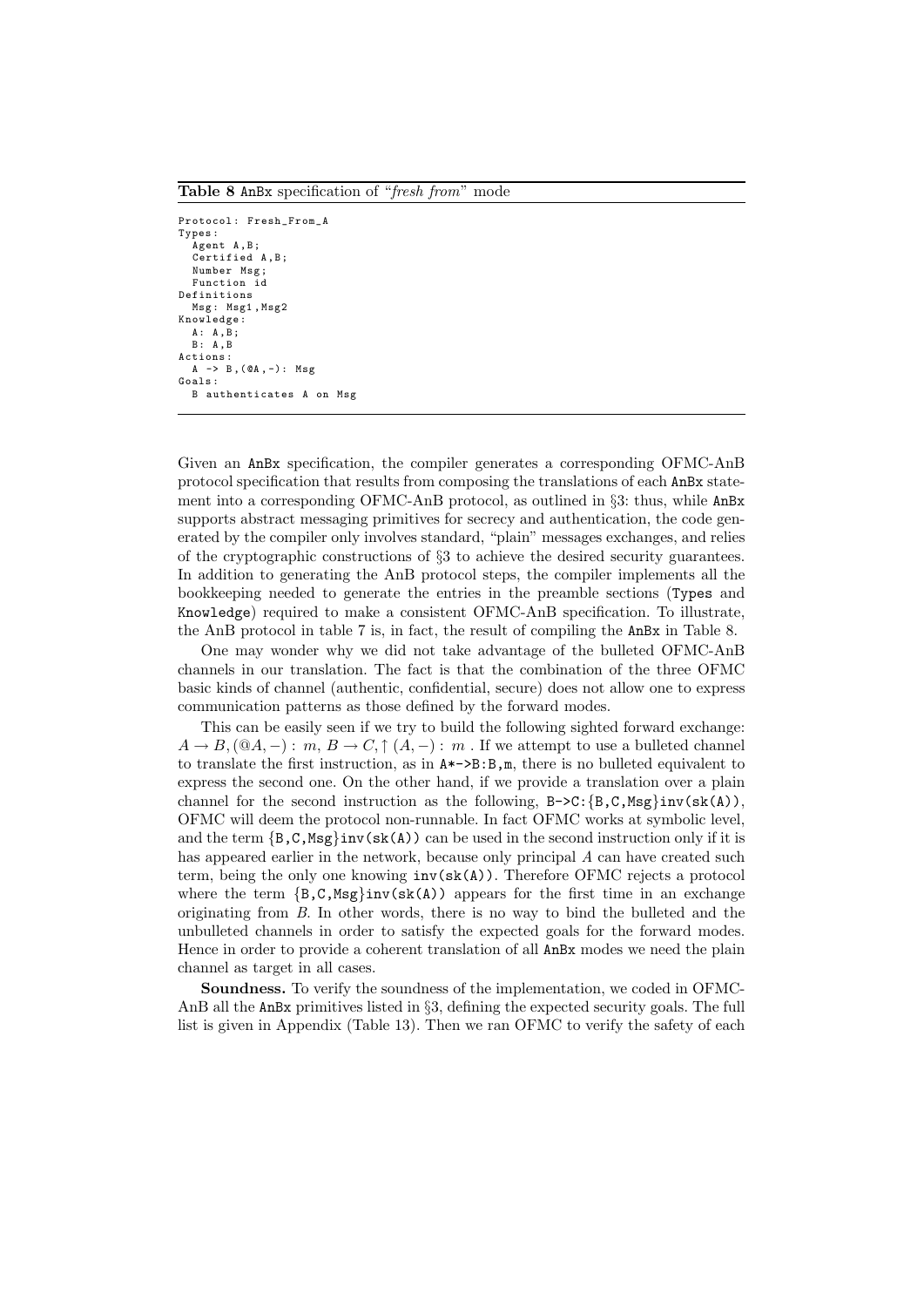protocol. We tested, successfully, all the resulting protocols with OFMC, in one and two sessions (both typed and untyped) with the classical mode. Most protocols were also verified in classical typed mode up to four sessions. We checked also the new fix-point module for unbounded number of sessions, but limited to secrecy and weak authenticity goals, which are the only goals currently supported by OFMC 2009c.

A note on compositionality. Having validated the implementation of each AnBx primitive against its expected goals does not in itself provide any validation guarantee on the implementation of a structured AnBx specification. In fact, composing the implementation protocols resulting from the translation of each AnBx step may, in principle, break the security guarantees provided by each of the component protocols: this is an instance of the well-known compositionality problems in security. While we do not have, as yet, a formal compositionality proof for our translations, we are confident that such result can be proved: in fact, the implementation protocols satisfy all the static conditions, such as the use of encryption keys from disjoint key-spaces that constitute the standard sufficient conditions for compositionality.

In addition, although compositionality is certainly an interesting and useful property, it does not represent a primary concern for our present endeavour. Our main interest is in making AnBx interoperable with existing verification tools like OFMC rather than in defining a new tool. Thus, as long as the security goals of a given AnBx protocol narration provide an adequate specification of the security properties we expect of the protocol, we may safely content ourselves with validating the AnB protocol resulting from our translation, rather than the AnBx specification itself.

A similar approach is gaining popularity in the literature on typed process calculi targeted at the specification of distributed protocols and systems (see, e.g., [24,25]). In these papers, the typed calculi provide for idealized specifications which are implemented by translations into low-level, but still typed, cryptographic languages. Rather than showing the translations sound, the process calculi specifications are shown secure by directly proving that the result of the translations are secure, just as we propose here: the difference is that in a typed calculus, security is by (well) typing, while in AnBx we prove security by model-checking.

#### 5 A case study: e-payment systems

We show AnBx at work on the specification of systems for e-payment. We start by outlining a general e-payment scheme which captures the essential ingredients of most of the existing e-payment protocols, among which IBM's iKP [10,11], SET [26] and 3-D Secure [27] adopted by VISA.

| CUSTOMER | invoice | MERCHANT | authorization | <b>ACOUIRER</b> |
|----------|---------|----------|---------------|-----------------|
|          | payment |          |               |                 |

Each principal has an initial knowledge shared with other participants. In particular, since most e-commerce protocols describe only the payment transaction, we assume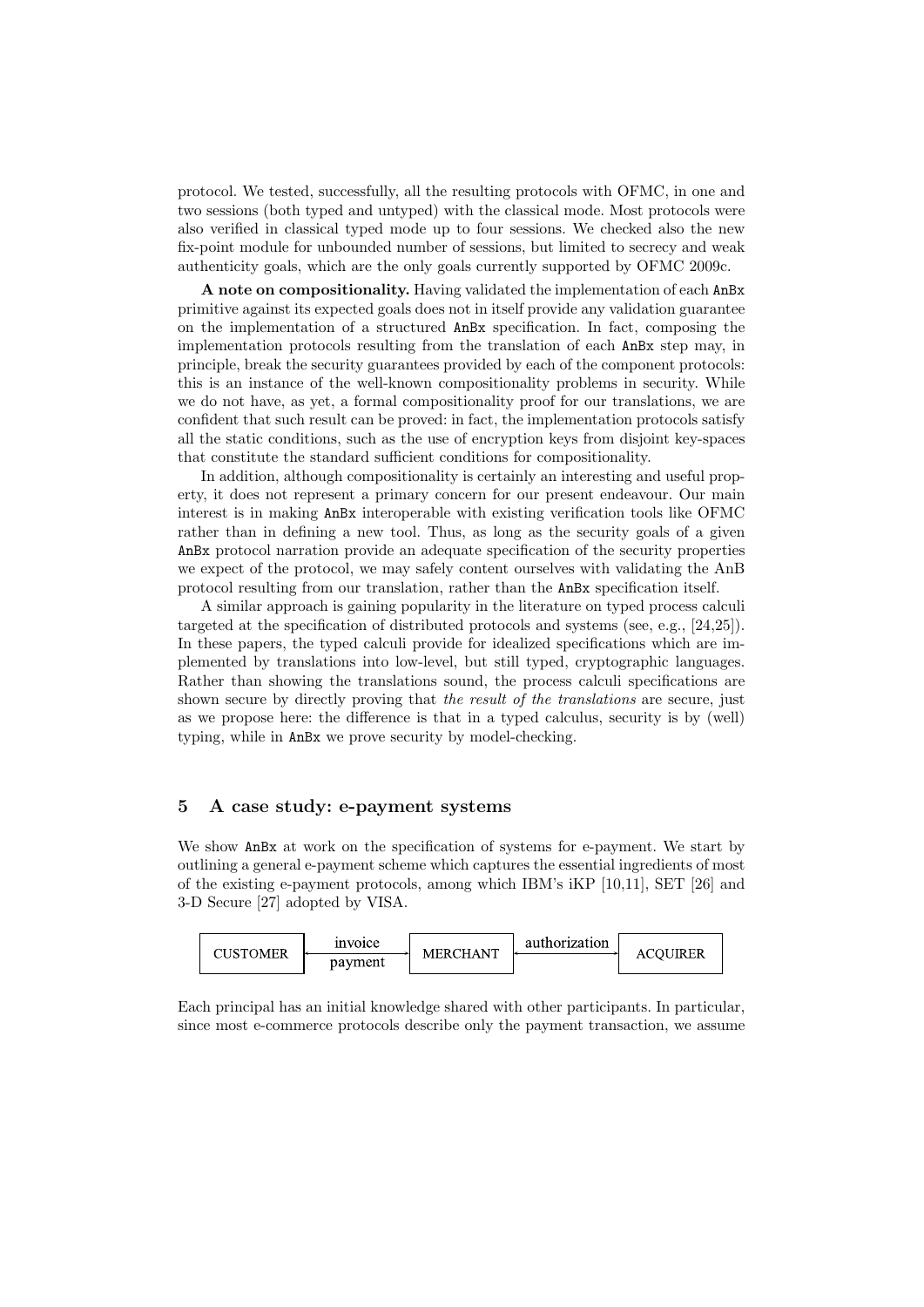that customer and merchant have agreed on a *contract*, that includes an *order de*scription (desc) and a price. We also assume that payments are based on existing credit-card systems operated by an acquirer who shares with the customer the customer's account number (can) comprising the credit card number and the associated PIN. In summary, the initial knowledge of the parties is the following:

- $-$  Customer C: price, desc, can
- $-$  Merchant *M*: price, desc
- Acquirer A: can

To make each transaction univocally identified, the merchant generates a unique transaction ID  $(id)$  and associates the transaction also with a *date* (or any appropriate time information). Both pieces of information must be communicated to the other parties. Summarizing, the transaction is characterized by the the tuple (price, tid, date, can, desc) which also constitutes the payment order information: if customer and merchant reach an agreement on this tuple, and they can prove their agreement to the acquirer, then the transaction can be completed successfully.

However, two security concerns arise here: on the one hand, customers typically wish to avoid leaking credit-card information to the merchant; on the other hand, customers and the merchant would not let the acquirer know the details of the order or the services involved in the transaction. Both these requirements can be enforced by protecting the exchange of can and desc with the digests we introduced in Section 2 and implemented as described in Table 6. The tuple that represent the contract among the three parties may thus be represented as  $(price, tid, date, [can][desc])$ , while *auth* is the transaction authorization result returned by the acquirer.

**Revisiting iKP.** The *iKP* protocol family  $\{i=1,2,3\}$  was developed at IBM Research [10,11,28] to support credit card-based transactions between customers and merchants (under the assumption that payment clearing and authorization may be handled securely off-line). All protocols in the family are based on public-key cryptography, and vary in the number of parties that own individual public key-pairs to generate digital signatures: this is reflected by the name of the different protocols – 1KP, 2KP, 3KP – which offer increasing levels of security. The structure of all the protocols can be specified by means of the AnBx messaging primitives as follows:

- 1.  $C \rightarrow M, \eta_1 : [can : A], [desc : M]$
- 2.  $C \leftarrow M, \eta_2 : price, tid, date, [contract]$
- 3.  $C \rightarrow M, \eta_3 : price, tid, can, [can : A], [contract]$
- 4.  $M \rightarrow A$ 
	- (a)  $M \rightarrow A$ ,  $\eta_{4a}$ : price, tid, can, [can : A], [contract]
	- (b)  $M \rightarrow A$ ,  $\eta_{4b}$ : price, tid, date, [desc: M], [contract]
- 5.  $M \leftarrow A, \eta_5: \text{auth}, \text{tid}, [\text{contract}]$
- 6.  $C \leftarrow M, \eta_6: \text{auth}, \text{tid}, [\text{contract}]$

The digests [can] and [desc] are annotated with their intended verifiers, A and M respectively (in 1KP [desc] deserves some more care, as we will discuss shortly). Correspondingly, *contract* is the tuple *price, tid, date,*  $[can : A]$ *,*  $[desc : M]$  and its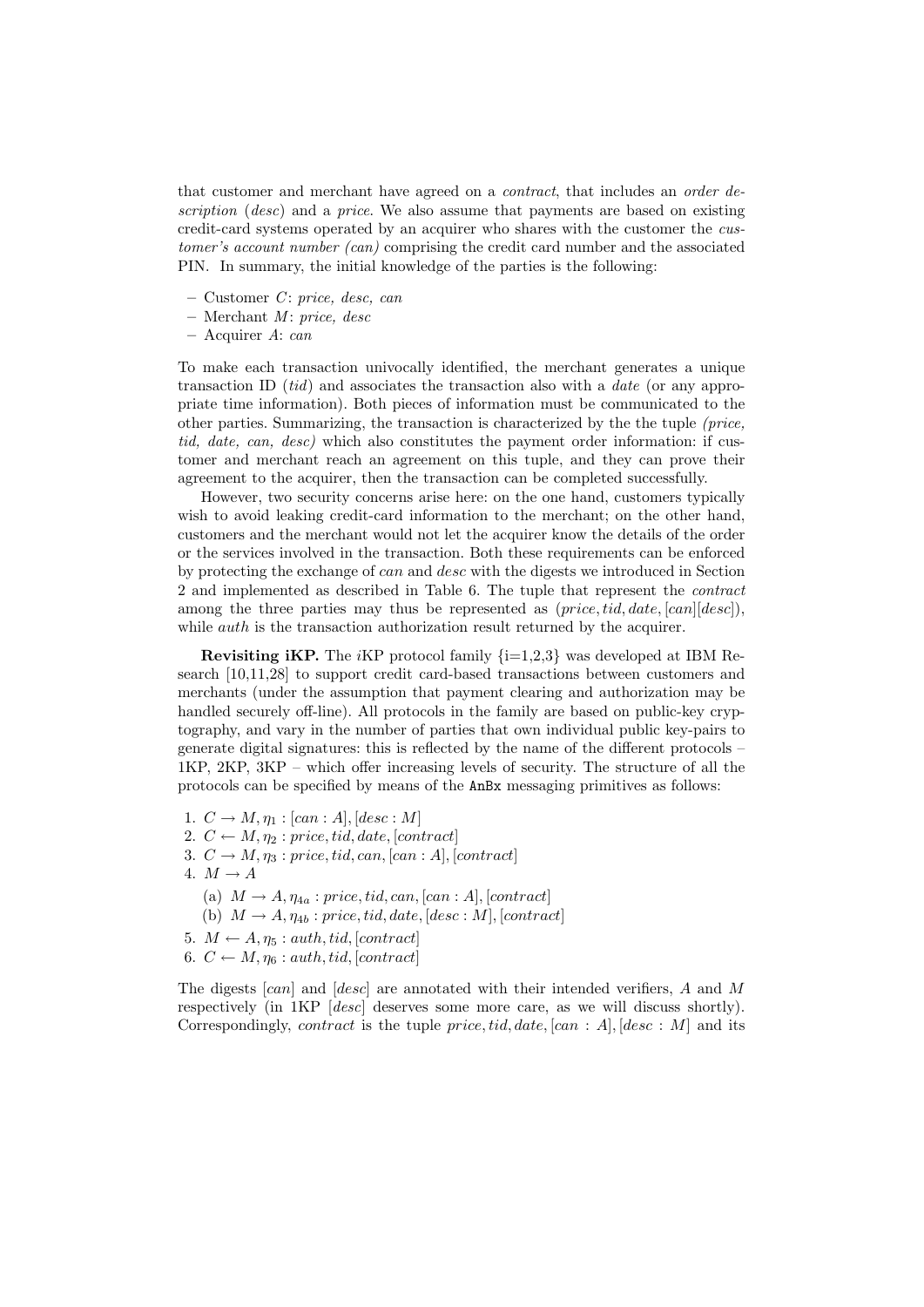| <b>Table 9</b> Exchange modes for the revisited iKP e-commerce protocol |                   |                     |                     |                     |
|-------------------------------------------------------------------------|-------------------|---------------------|---------------------|---------------------|
| mode/step                                                               | $\longrightarrow$ | 1KP                 | 2KP                 | 3KP                 |
| $\eta_1$                                                                | $C \to M$         | $(-,-)$             | $(-, M)$            | $(\mathbb{Q} C, M)$ |
| $\eta_2$                                                                | $C \leftarrow M$  | $(-,-)$             | $(\mathcal{Q}M, -)$ | $(\mathcal{Q}M, C)$ |
| $\eta_3$                                                                | $C \to M$         | $(-, A)$            | $(-, A)$            | (C, A)              |
| $\eta_{4a}$                                                             | $M \to A$         | $\uparrow$ $(-, A)$ | $\uparrow$ $(-, A)$ | $\uparrow$ $(C, A)$ |
| $\eta_{4b}$                                                             | $M \to A$         | $(-, A)$            | $(\mathcal{Q}M, A)$ | $(\mathbb{Q}M, A)$  |
| $\eta_5$                                                                | $M \leftarrow A$  | $(\mathcal{Q}A,-)$  | $(\mathbb{Q}A,M)$   | $(\mathcal{Q}A, M)$ |
| $\eta_6$                                                                | $C \leftarrow M$  | $\uparrow$ $(A, -)$ | $\uparrow$ $(A, -)$ | $\uparrow$ $(A, C)$ |
| certified                                                               |                   | А                   | M, A                | C, M, A             |
|                                                                         |                   |                     |                     |                     |

Table 9 Exchange modes for the revisited iKP e-commerce protocol

digests can be left as  $[contract]$  as all the sensitive data is already protected against chosen plaintext attacks by the nested digests.

By instantiating the exchange modes  $\eta_i$  one may generate different versions of the protocol, achieving different security guarantees. In Table 9 we report the protocols resulting from the choice of the exchange modes  $\eta_i$  that offer the strongest level of security for a given number  $(i)$  of participants having public key-pairs at their disposal. The resulting protocols constitute the  $\texttt{AnBx}$  counterpart of the *i*Kp protocol family.

**Security Verification.** We verified the AnBx specifications of  $\{1,2,3\}$ KP by compiling them into OFMC-AnB and running OFMC on the generated protocols against the strongest possible goals, for each of the protocols.

We also carried out a corresponding analysis of the original specifications, as reported in [11] and later amended in [29]. Below, we refer to this amended version as the "original" iKP, to be contrasted with the "revised", AnBx version discussed above. In both versions, we run our tests assuming that the acquirer is trusted (technically, modelled as a constant in the OFMC specification). This appears reasonable in an ecommerce application, since the acquirer is always certified. Furthermore, to compare the results of the analysis we treated the messages common and contract, in the original and in the revised version, respectively, as equivalent (indeed, they do provide the same abstraction conceptually).

On each protocol, we ran OFMC in classic mode with 1 and 2 sessions (typed and untyped): with 2 sessions we were sometimes unable to complete the test due to search space explosion. We also ran intensive tests limiting the depth of the search space to remain within the available memory space (2Gb). Below, we report on the results of such tests. For 3KP, the AnBx code for the revised and the original versions is shown in the Appendix (Tables 11 and 12).

Main results. In general, our implementation of the iKP protocols outperforms the original version, i.e. it satisfies more and stronger security goals, for all i's. This is largely due to the declarative nature of AnBx messaging primitives, which being defined as channel abstractions provide strong encapsulation mechanisms on the messages they exchange. One of the design goals of iKP was scalability, to support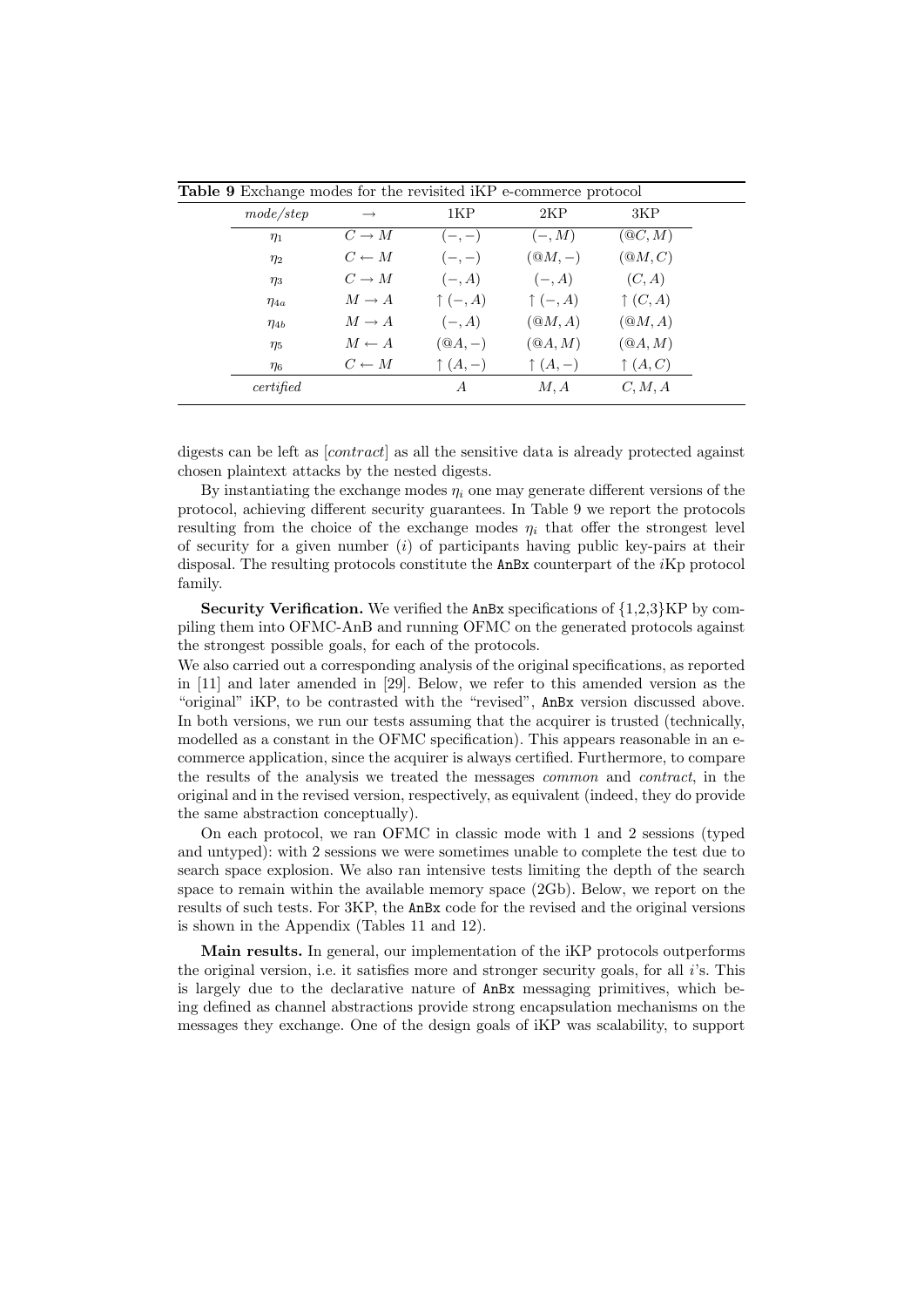|                                              |                  | 1KP                | 2KP      |        | 3KP              |        |
|----------------------------------------------|------------------|--------------------|----------|--------|------------------|--------|
| Goal                                         | $\left( \right)$ | R                  | $\Omega$ | R      | $\left( \right)$ | R      |
| <i>can</i> secret between $C, A$             |                  |                    |          |        | $^{+}$           | $^{+}$ |
| $C \rightarrow *a : can$                     | $^+$             | $^+$               | $^+$     | $\pm$  | $^{+}$           | $^{+}$ |
| A authenticates C on can                     |                  |                    |          |        |                  | $^{+}$ |
| $desc$ secret between $C,M$                  | $\pm$            | $\hspace{0.1mm} +$ | $^{+}$   | $\pm$  | $^{+}$           | $^{+}$ |
| Auth secret between $C, M, A$                |                  |                    |          |        |                  | $^{+}$ |
| M authenticates A on Auth                    |                  | $^{+}$             | $+^*$    | $^{+}$ | $+^*$            | $^{+}$ |
| $C$ authenticates $A$ on $\text{Aut}h$       |                  | $^{+}$             | $+^*$    | $^{+}$ | $+^*$            | $^{+}$ |
| <i>tid</i> secret between C,M,A              |                  |                    |          |        |                  | $^{+}$ |
| price secret between $C, M, A$               |                  |                    |          |        |                  | $^{+}$ |
| [ <i>contract</i> ] secret between $C, M, A$ |                  |                    |          |        |                  | $^{+}$ |
| a authenticates C on [ <i>contract</i> ]     |                  |                    |          | $\pm$  | $^+$             | $^{+}$ |
| a authenticates M on [ <i>contract</i> ]     |                  |                    |          | $^+$   | $^{+}$           | $^{+}$ |

Table 10 Security goal satisfied by Original and Revised iKP

increasing security with the increase of the number of certified principals. In the original version, scalability is achieved by including extra components (e.g. signatures) in the messages exchanged in the different instances of the protocols. Conversely, the AnBx versions are naturally scalable, as the different instances of the protocol are simply encoded by tuning the exchange modes employed at the different steps (9). The only price to pay with respect to the original iKP is that we need to split step 4 in two substeps, plus one additional step to return the initiative to the merchant after step 4a. (Obviously the compiled AnB code involves more additional steps in order to achieve the freshness when required).

As we mentioned earlier, the AnBx specification are not just more scalable: they provide stronger security guarantees (cf. Table 13). During the analysis of the original 2KP and 3KP we found what, to the best of our knowledge, is a new flaw. It is related with the authenticity of the Authorization response (auth) that is generated by the acquirer and then sent to the other principals at step 5 and 6. The authenticity of the response is very important for the correct termination of the transaction because otherwise, in case of controversy customer and merchant could not rely on a robust proof of payment. The starred goals in Table 13 are met only after fixing this flaw that is in relation with how injective agreement is defined (and to its notion of authenticity). The change we propose is to add the identities of merchant and customer in  $Siq_A$ , adding the identities of merchant and customer (in 2KP this can be done with an ephemeral identity derived from the credit card number). Therefore in the original specification [11]:  $Sig_A$ : {hash(Auth, hash(Common))} $_{SK_A^{-1}}$  should be replaced by  $Sig_A$ : { $hash(C, M, Author, hash(Common))$ }  $_{SK_A^{-1}}$ .

Our revisited 2KP performs almost as good the original 3KP. The only goal not satisfied is can secret between  $C$ , $A$ . This does not means that the credit card is leaked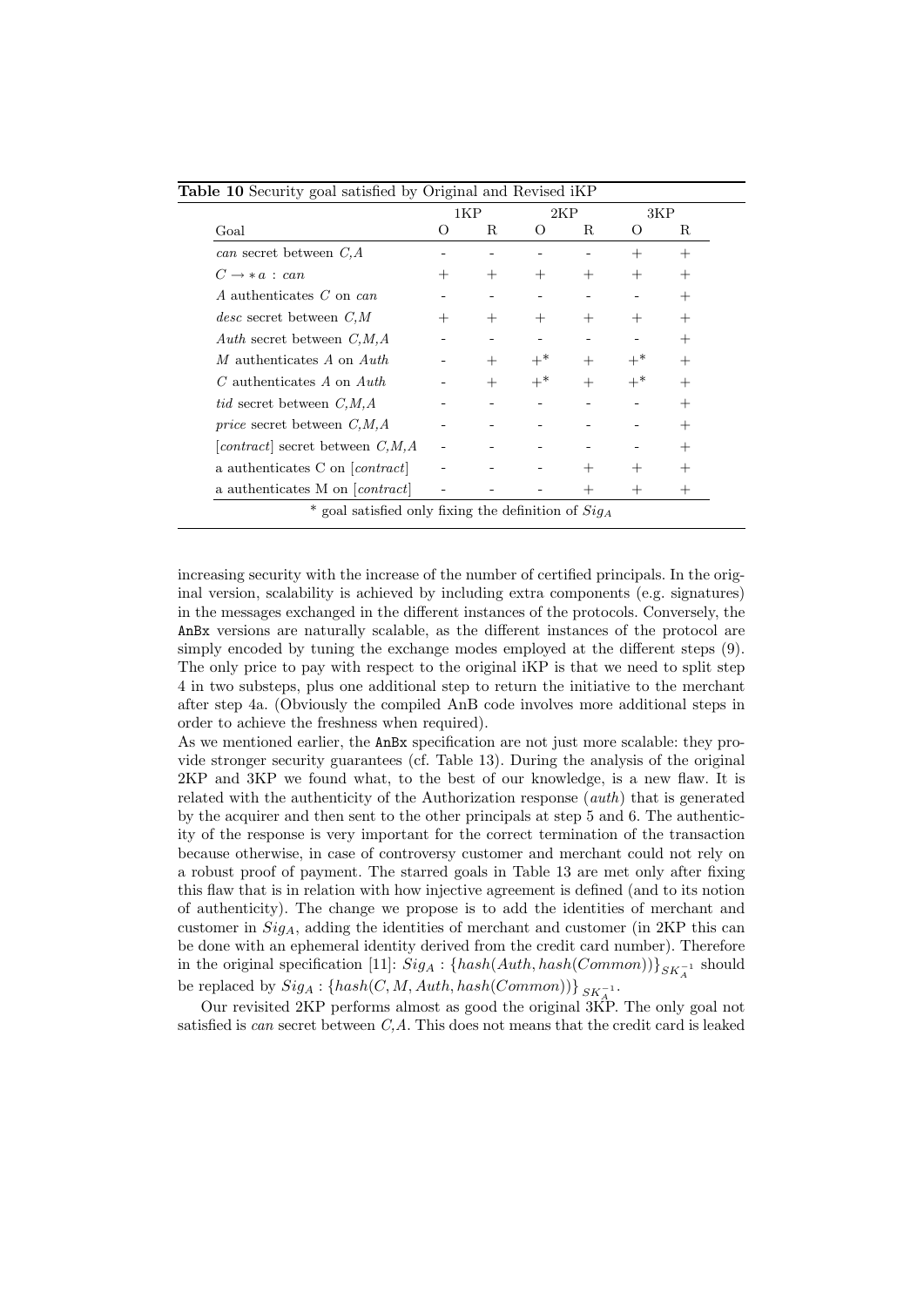but only that the credit card number is not strongly authenticated by the acquirer. In 3KP the credit card number can be signed by C, whereas this is not possible in 2KP and 1KP (neither in the original, nor in the revised versions). In this case, the acquirer weakly authenticates the customer by means of the credit card number, which is a shared secret among the two parties.

We mentioned earlier that some care must be taken in the revisited version of 1KP to compute the digest  $[desc:M]$ . In fact M is not certified, so we cannot calculate the digest verifiable by  $M$  (Table 6). Therefore we must adopt one of the possible alternatives and this requires a slight modification of the protocol. If we decide to use the unverifiable digest, as done by the original  $\text{iKP}$ , it is advisable to have M generate the digest rather than C, because  $\langle can:A \rangle$  it already generated by C, and since the digest generation implies the usage of fresh keys as confounders, it is appropriate that those two values are generated by two different principals. In 2KP and 3KP,  $[desc:M]$ is verifiable by  $M$  and this concern is not present. Finally, we notice that in 1KP the only information really protected is the credit card number (Goal  $C \rightarrow * a : can$ ). Since this is one of the main concerns of all e-commerce user, this is indeed good news.

#### 6 Related Work and Conclusion

The benefits of a programming discipline based on high-level abstractions for security are increasingly being recognized as important in the design of distributed systems. We believe the experience with  $\texttt{AnBx}$  we have reported in this paper provides further evidence of the advantages of the approach: as we have illustrated, using adequate abstractions results non only in simpler design, but also in more robust code and stronger security. In fact, being defined as channel-level abstractions, the AnBx primitives convey protection on all message components, yielding stronger encapsulation mechanisms, and consequently, stronger and more scalable security guarantees.

Our approach shares motivations and ideas with various papers on design and implementation of high-level process calculi for distributed protocols and systems [4,12,13,6,14]. While related in their initial motivations, these approaches differ significantly from our present endeavour in their technical development. In addition, the abstractions we discuss here capture more expressive security mechanisms such as those needed in the design of structured e-commerce protocols. Work more closely related to ours has been carried out in [15,16,2]. Guttman [15] has proposed a protocol design process organized around the authentication tests, a method for protocol verification based on the strand space theory. Guttman, Herzog, Ramsdell, and Sniffe [16] attached trust management assertions to protocol actions, constraining the behavior of a principal to be compatible with its own trust policy, and proposed the CPPL language for design and verification. However their language still make use of cryptographic primitives while we avoid any reference to explicit cryptography

Mödersheim and Viganò [2] described security protocols with three basic kinds of channels (authentic, confidential, secure). An Ideal and a Cryptographic Channel Model, describe the ideal functionality of the channels and the concrete cryptographic messages on insecure channels. The meaning of channels is defined as goals proving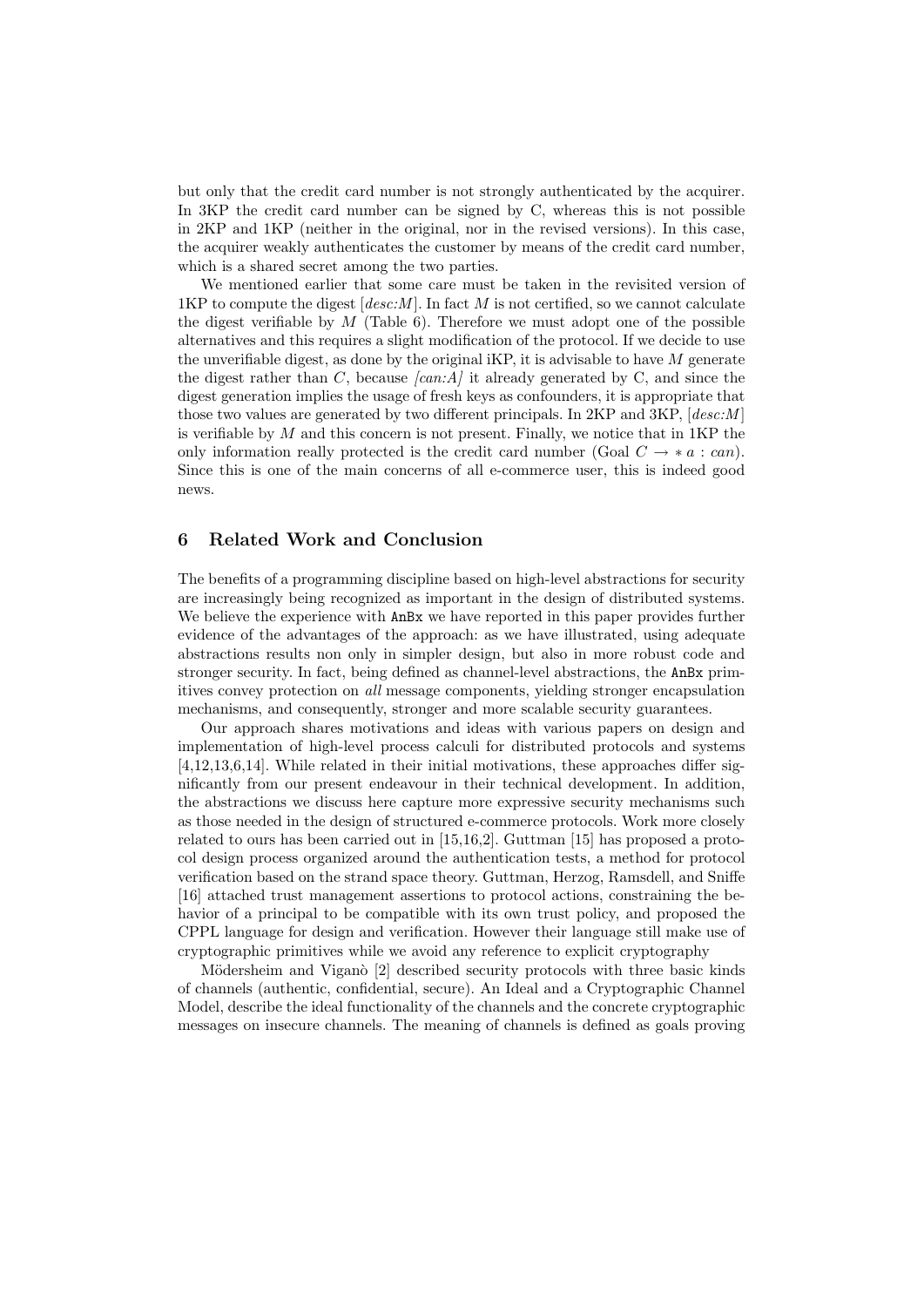that, under certain restrictions, composing individually secure protocols results in a secure protocol. We used their OFMC tool [1,2] to verify the AnBx compiled protocols. Our set of channel modes has a wider extension with respect to the OFMC bulleted channels and in §4 we showed that our forward modes (and their associated goals) can not specified only by means of the bulleted OFMC channels.

Future plans include work along several directions. Specifically, we are interested in developing a typed version of our primitives to provide static support for security, according to the design principles that are often referred to as language-based security. The resulting typed abstractions could then be integrated into a programming language. Meanwhile we are coding a Java library to be used to experiment with real applications. Also, it would be interesting to investigate the effectiveness of our approach in expressing other properties, such as anonymity and privacy, and work with the corresponding application domains such as e-cash and e-voting.

#### References

- 1. Basin, D., Mödersheim, S., Viganò, L.: OFMC: A symbolic model checker for security protocols. International Journal of Information Security 4(3) (2005) 181–208
- 2. Mödersheim, S., Viganò, L.: The open-source fixed-point model checker for symbolic analysis of security protocols. In: Foundations of Security Analysis and Design V, Springer-Verlag (2009) 194
- 3. Dierks, T., Allen, C.: Rfc2246: The TLS protocol version 1.0. Internet RFCs (1999)
- 4. Abadi, M., Fournet, C., Gonthier, G.: Authentication primitives and their compilation. In: Proceedings of the 27th ACM SIGPLAN-SIGACT symposium on Principles of programming languages, ACM New York, NY, USA (2000) 302–315
- 5. Bugliesi, M., Focardi, R.: Language Based Secure Communication. In: Computer Security Foundations Symposium, 2008. CSF'08. IEEE 21st. (2008) 3–16
- 6. Adao, P., Fournet, C.: Cryptographically Sound Implementations for Communicating Processes. Lecture Notes in Computer Science 4052 (2006) 83–94
- 7. Corin, R., Dénielou, P.M., Fournet, C., Bhargavan, K., Leifer, J.J.: Secure implementations of typed session abstractions. In: CSF 2007, IEEE (2007) 170–186
- 8. Bhargavan, K., Corin, R., Dénielou, P.M., Fournet, C., Leifer, J.J.: Cryptographic protocol synthesis and verification for multiparty sessions. In: CSF 2009. (2009)
- 9. Armando, A., Basin, D., Boichut, Y., Chevalier, Y., Compagna, L., Cuellar, J., Drielsma, P., Héam, P., Kouchnarenko, O., Mantovani, J., et al.: The AVISPA tool for the automated validation of internet security protocols and applications. In: CAV. Volume 5., Springer (2005) 281–285
- 10. Bellare, M., Garay, J., Hauser, R., Herzberg, A., Krawczyk, H., Steiner, M., Tsudik, G., Waidner, M.: iKP A Family of Secure Electronic Payment Protocols. In: Proceedings of the 1st USENIX Workshop on Electronic Commerce. (1995)
- 11. Bellare, M., Garay, J., Hauser, R., Herzberg, A., Krawczyk, H., Steiner, M., Tsudik, G., Van Herreweghen, E., Waidner, M.: Design, implementation, and deployment of the iKP secure electronic payment system. IEEE Journal on selected areas in communications 18(4) (2000) 611–627
- 12. Abadi, M., Fournet, C., Gonthier, G.: Secure implementation of channel abstractions. Information and computation(Print)  $174(1)$  (2002) 37–83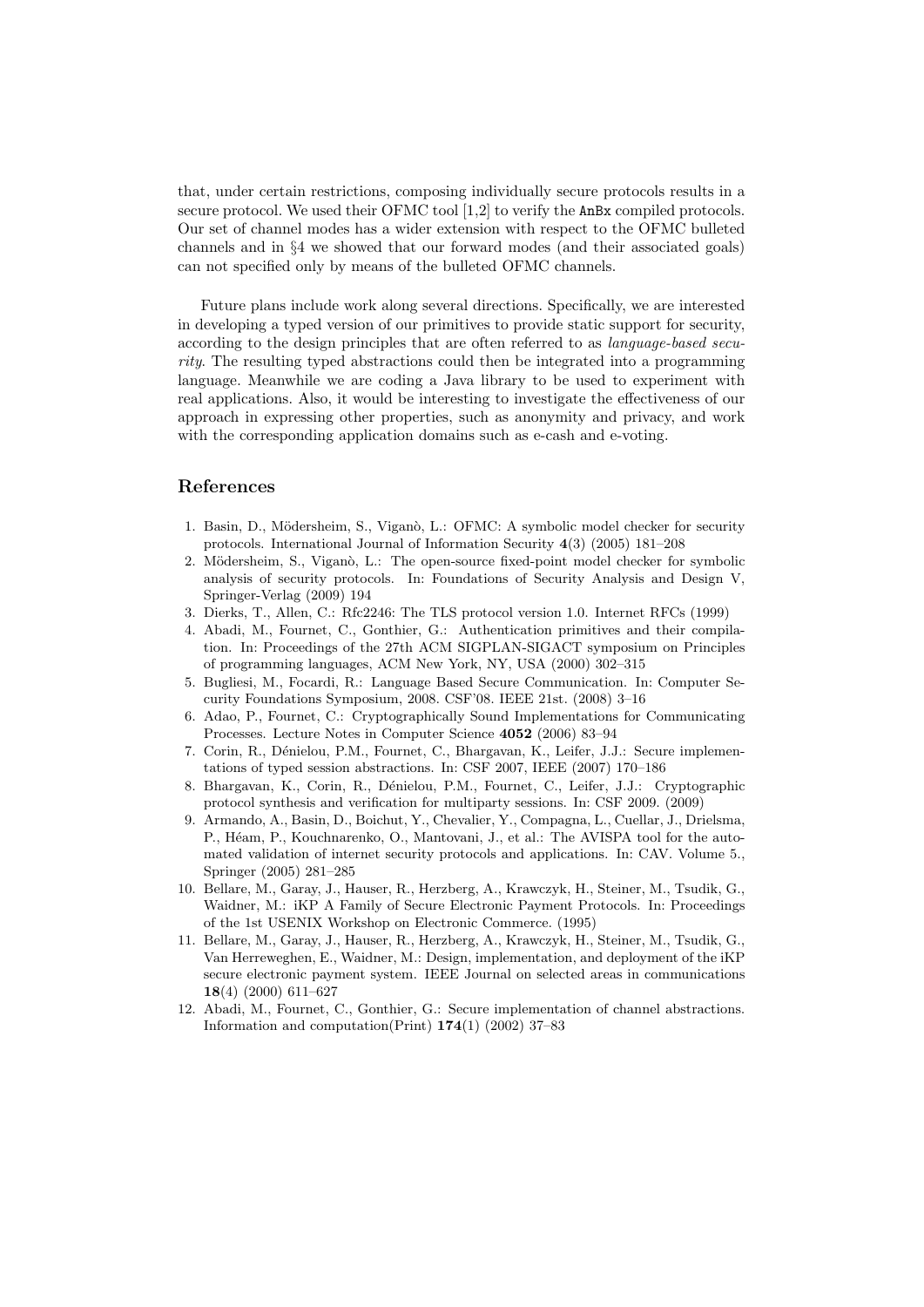- 13. Abadi, M., Fournet, C.: Private authentication. Theor. Comput. Sci. 322(3) (2004) 427–476
- 14. Bugliesi, M., Giunti, M.: Secure implementations of typed channel abstractions. In Hofmann, M., Felleisen, M., eds.: POPL, ACM (2007) 251–262
- 15. Guttman, J.: Security protocol design via authentication tests. In: In Proceedings of 15th IEEE Computer Security Foundations Workshop. IEEE Computer. (2002)
- 16. Guttman, J., Herzog, J., Ramsdell, J., Sniffen, B.: Programming cryptographic protocols. Lecture notes in computer science 3705 (2005) 116
- 17. Maurer, U., Schmid, P.: A calculus for secure channel establishment in open networks. In: Computer Security-ESORICS 94: Third European Symposium on Research in Computer Security, Brighton, United Kingdom, November 7-9, 1994. Proceedings, Springer (1994) 175
- 18. van Doorn, L., Abadi, M., Burrows, M., Wobber, E.: Secure network objects. In: Secure Internet Programming. (1999) 395–412
- 19. Kelsey, J., Schneier, B., Wagner, D.: Protocol interactions and the chosen protocol attack. Lecture Notes in Computer Science (1998) 91–104
- 20. Lowe, G.: A hierarchy of authentication specifications, IEEE Computer Society Press (1997) 31–43
- 21. Cramer, R., Shoup, V.: Design and analysis of practical public-key encryption schemes secure against adaptive chosen ciphertext attack. SIAM journal on computing(Print) 33(1) (2004) 167–226
- 22. Abadi, M., Needham, R.: Prudent engineering practice for cryptographic protocols. In: 1994 IEEE Computer Society Symposium on Research in Security and Privacy, 1994. Proceedings. (1994) 122–136
- 23. Mödersheim, S.: Algebraic properties in alice and bob notation. Availability, Reliability and Security, International Conference on 0 (2009) 433–440
- 24. Backes, M., Hritcu, C., Maffei, M.: Type-checking zero-knowledge. In Ning, P., Syverson, P.F., Jha, S., eds.: ACM Conference on Computer and Communications Security, ACM (2008) 357–370
- 25. Corin, R., Deniélou, P.M., Fournet, C., Bhargavan, K., Leifer, J.J.: A secure compiler for session abstractions. Journal of Computer Security 16(5) (2008) 573–636
- 26. Bella, G., Massacci, F., Paulson, L.: An overview of the verification of SET. International Journal of Information Security 4(1) (2005) 17–28
- 27. Visa: Visa 3-D Secure Specifications. Technical report (2002)
- 28. O'Mahony, D., Peirce, M., Tewari, H.: Electronic payment systems for e-commerce. Artech House Publishers (2001)
- 29. Ogata, K., Futatsugi, K.: Formal analysis of the iKP electronic payment protocols. Lecture notes in computer science (2003) 441–460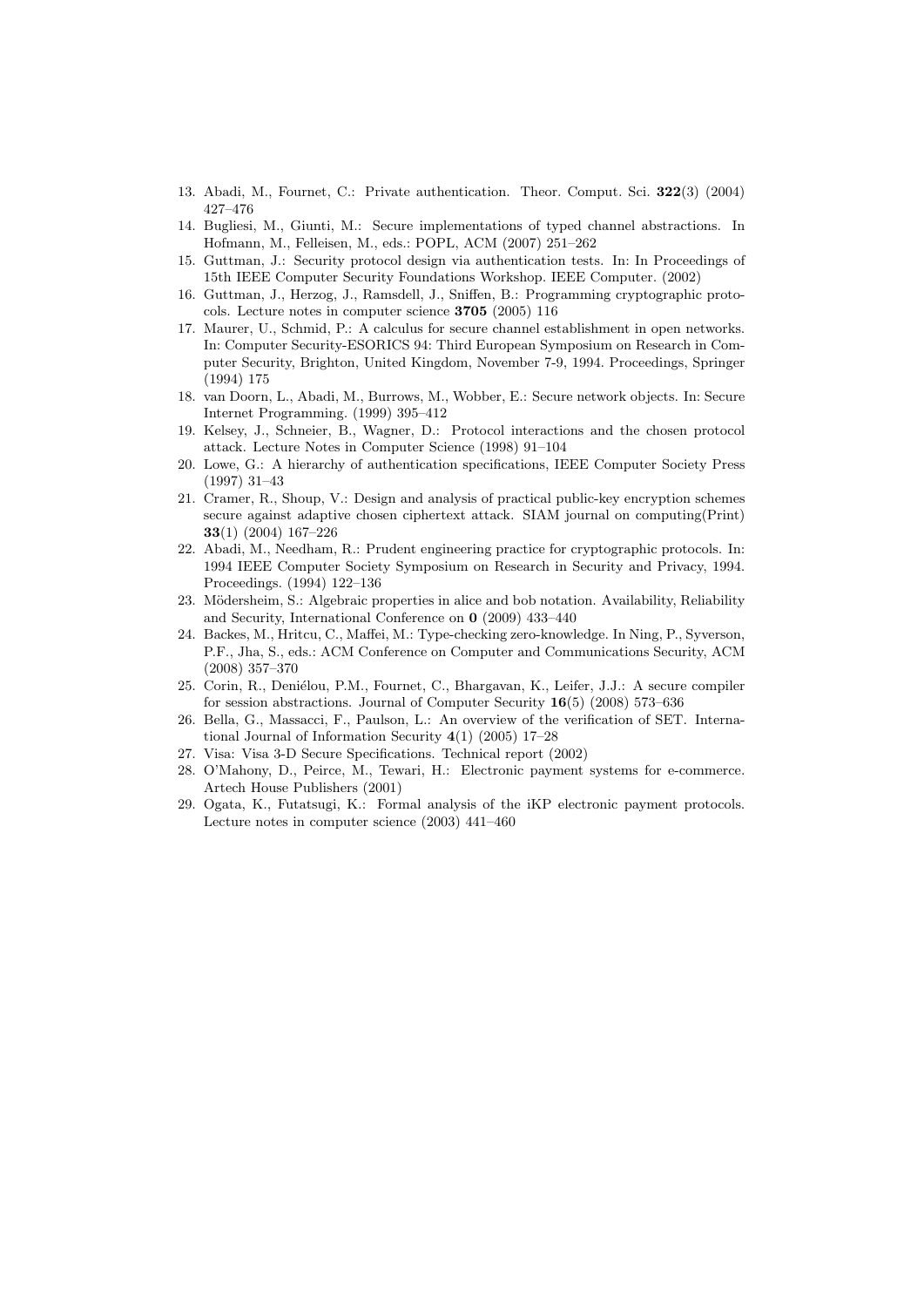## Appendix

### Revised iKP narration

The ideal narration of the revised iKP protocol given in Section 5 is, basically, the following:

- Step 1 and 2: customer and merchant exchange data that let them build independently the contract. They have to tell their "own version of the story" to the acquirer A. Customer C declares  $[can : C]$ , the credit card is going to use in contract, sending the protected digest of can to the merchant M. The customer also informs (and agrees with) the merchant on the digest of desc they will use to define the *contract*. The merchant  $M$  generates a (fresh) transaction ID (*tid*) and the *date* of transaction  $(C \text{ and } M \text{ already had agreed on price and desc, being})$ part of their initial knowledge). C can verify the integrity of  $[desc: M]$ , form the contract, and then compute its digest. The tuple (price, tid, date, [contract]) is sent to  $C$  which, upon receiving it, can compute  $[contract]$  and verify that it matches the digest provided by M. If the match succeeds the protocol execution continues, otherwise stops.
- Step 3: the customer prepares a secret message for the acquirer containing the information necessary to complete the transaction: contract, credit card number  $(can)$ , amount of the transaction (*price*) and transaction ID *(tid)*. However this message is sent to the merchant and not to the acquirer, because this protocols does not allow direct interaction between customers and acquirer, but only through merchant mediation. We assume that the merchant  $M$  is cooperating in delivering messages. Hence  $M$  receives an opaque message, and the only thing can do is to blindly forward it to the acquirer A (step 4a).
- Step 4: the merchant M sends the tuple  $price, tid, date, [desc : M], [contract]$  to the acquirer (step 4b). This information is necessary to complete the payment. In particular date and  $[desc: M]$  are required by the acquirer to compute independently the digest of contract. Upon reception of the two version of [contract] originating from the two other principals, the acquirer can also compute the same value autonomously. If all three match together, the transaction can be authorized, since this is the proof of the complete agreement between the customer and the merchant.
- $-$  Step 5: the acquirer A sends the authorization response to the merchant, within a fresh authentic message, containing also tid and [contract]. This is done in order to bind all those information, and produce a proof that the payment has been authorized for that specific transaction and that specific contract.
- Step 6: the merchant M forwards the message received from the acquirer A to the customer C. This is a notification of the result of the transaction. In this way C receives, via the merchant, a proof of payment from the acquirer. Since the message is signed by the acquirer, the merchant can not alter the message without to be discovered.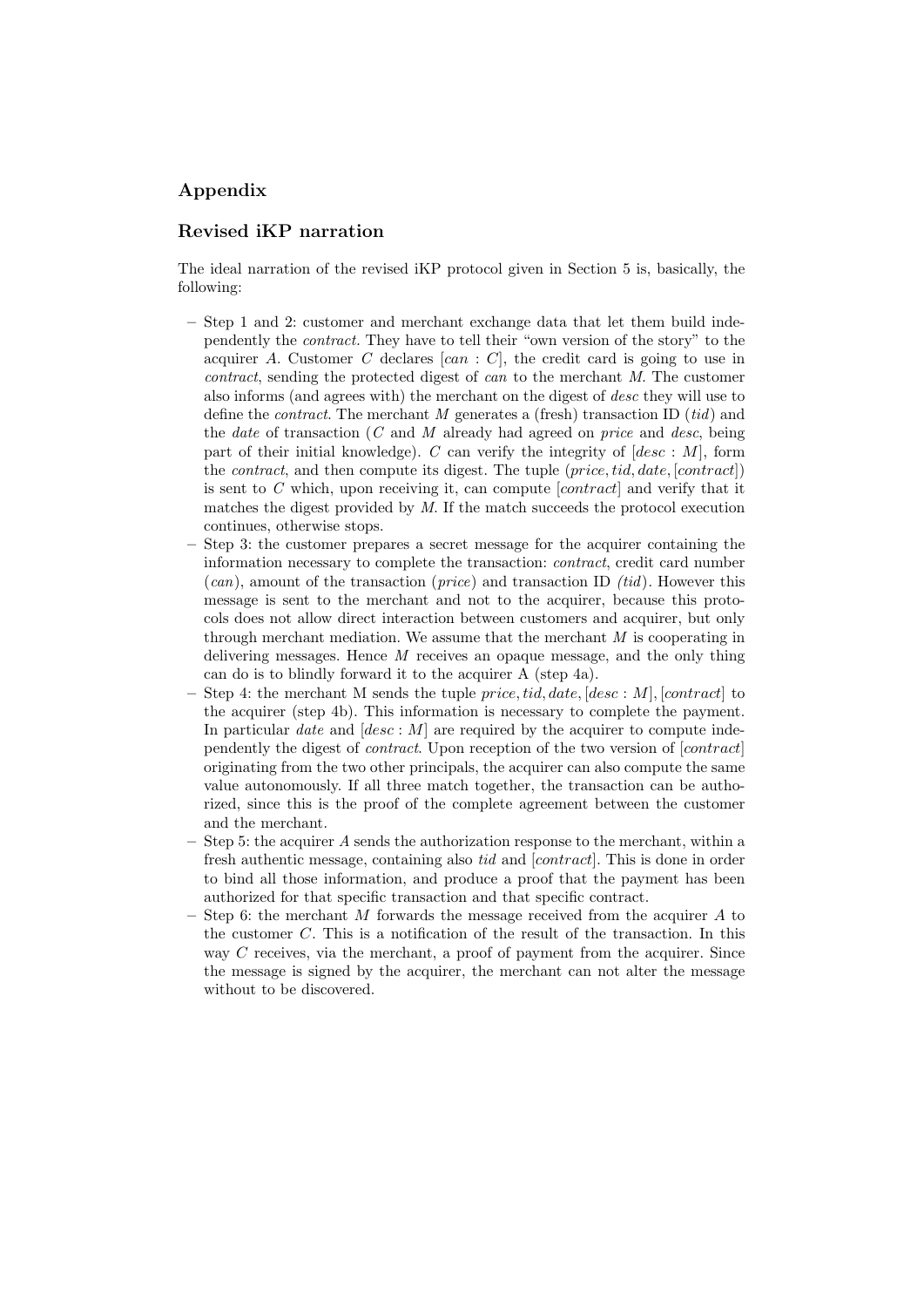Table 11 AnBx specification of revised 3KP

```
Protocol : Revised_3KP
Types :
  Agent C, Me.a:
  Certified C.Me.a;
  Number TID , Auth , Desc , Price ;
  Function can
Definitions :
  Contract : Price , TID , dig ( can (C) ,a), dig ( Desc , Me )
Knowledge :
  C: C, Me, a, can(C);Me: C, Me, a;a: C, Me, aActions :
  # 0. Setup / Initial Knowledge
  C * - >* Me : Price , Desc
Me -> C: empty
  C \rightarrow Me, (\mathbb{C}, \mathbb{M}): dig(can(C),a), dig(Desc, Me)
  Me -> C, (@Me,C): TID, dig (Contract)
  C \rightarrow Me, (C, a): Price, TID, can(C), dig(can(C), a), dig(Contract)
  Me -> a, (C, a): Price, TID, can (C), dig (can(C), a), dig ( Contract)
  a -> Me : empty
  Me -> a, (@Me,a): Price, TID, dig (Desc, Me), dig (Contract)
  a   -> Me,(@a,Me): C,Auth,TID,dig(Contract)<br>Me -> C,^(a,C): C,Auth,TID,dig(Contract)
Goals :
  can (C) secret between C, a
  a authenticates C on can (C)
  Desc secret between C , Me
  Auth secret between C, Me, a
  Me authenticates a on Auth
  C authenticates a on Auth
  TID secret between C ,Me , a
  Price secret between C, Me, a
  dig (Contract) secret between C, Me, a
```
Table 12 Portion of the AnBx specification of original 3KP

```
Protocol: Original_3KP
Types :
  Agent C , Me ,A ;
  Certified C.Me.A;
  Number TID , Auth , empty , Desc , Price , ID , SALTC , SALTMe ,V ,VC , NONCE , RC ;
  Function pk , sk , hash , hmac , can
Definitions :
  IDC: hmac(RC, can(C));
  Common: Price, ID, TID, NONCE, hmac (RC, can (C)), hmac (SALTC, Desc), hash (V), hash (VC);
  Clear: ID, TID, NONCE, hash (Common), hash (V), hash (VC);
  Slip: Price, hash (Common), can (C), RC, SALTMe;
  EncSlip: {Slip}pk(A);
  SigMe: {hash(Common), EncSlip}inv(sk(Me));
   SigC : { hash ( EncSlip , hash ( Common ))} inv ( pk (C ));
SigA : {C ,Me , hash ( Auth , hash ( Common ))} inv ( sk (A ))
Knowledge : [...]
Actions :
C * - >* Me : Price , Desc
   Me -> C: empty
C -> Me : SALTC , IDC
  Me -> C: Clear , SigMe
  C -> Me : EncSlip , SigC
   Me -> A: Clear , hmac ( SALTC , Desc ), EncSlip , SigMe , SigC
A -> Me : Auth , SigA
  Me -> C: Auth, SigA, V, VC
Goals: [...]
```